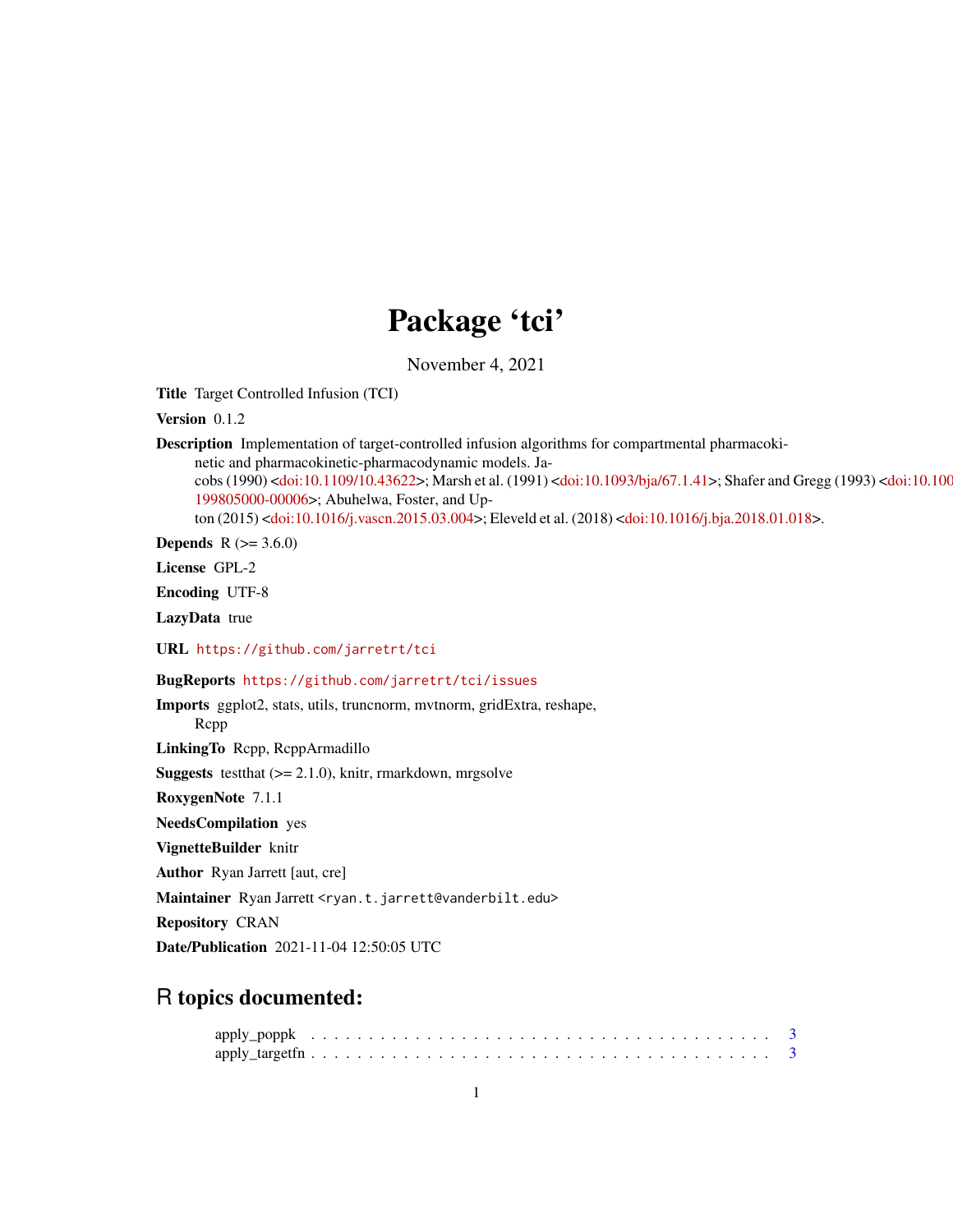|            | $\overline{4}$ |
|------------|----------------|
|            | 5              |
| cl targets | 6              |
|            | 6              |
|            | $\overline{7}$ |
|            | $\overline{7}$ |
|            | 8              |
|            | 9              |
|            | 10             |
|            | 11             |
|            | 11             |
|            | 12             |
|            | 12             |
|            | 13             |
|            | 14             |
|            | 15             |
|            | 16             |
|            | 17             |
|            | 18             |
|            | 18             |
|            | 19             |
|            | 19             |
|            | 20             |
|            | 21             |
|            | 21             |
|            | 22             |
|            | 22             |
|            | 23             |
|            | 24             |
|            | 25             |
|            | 26             |
|            |                |
|            | 28             |
|            |                |
|            |                |
|            |                |
|            |                |
|            | 34             |
|            | 34             |
|            | 35             |
|            | 35             |
|            |                |
|            | 37             |
|            | 38             |
|            | 38             |
|            | 39             |
|            | 40             |

**Index**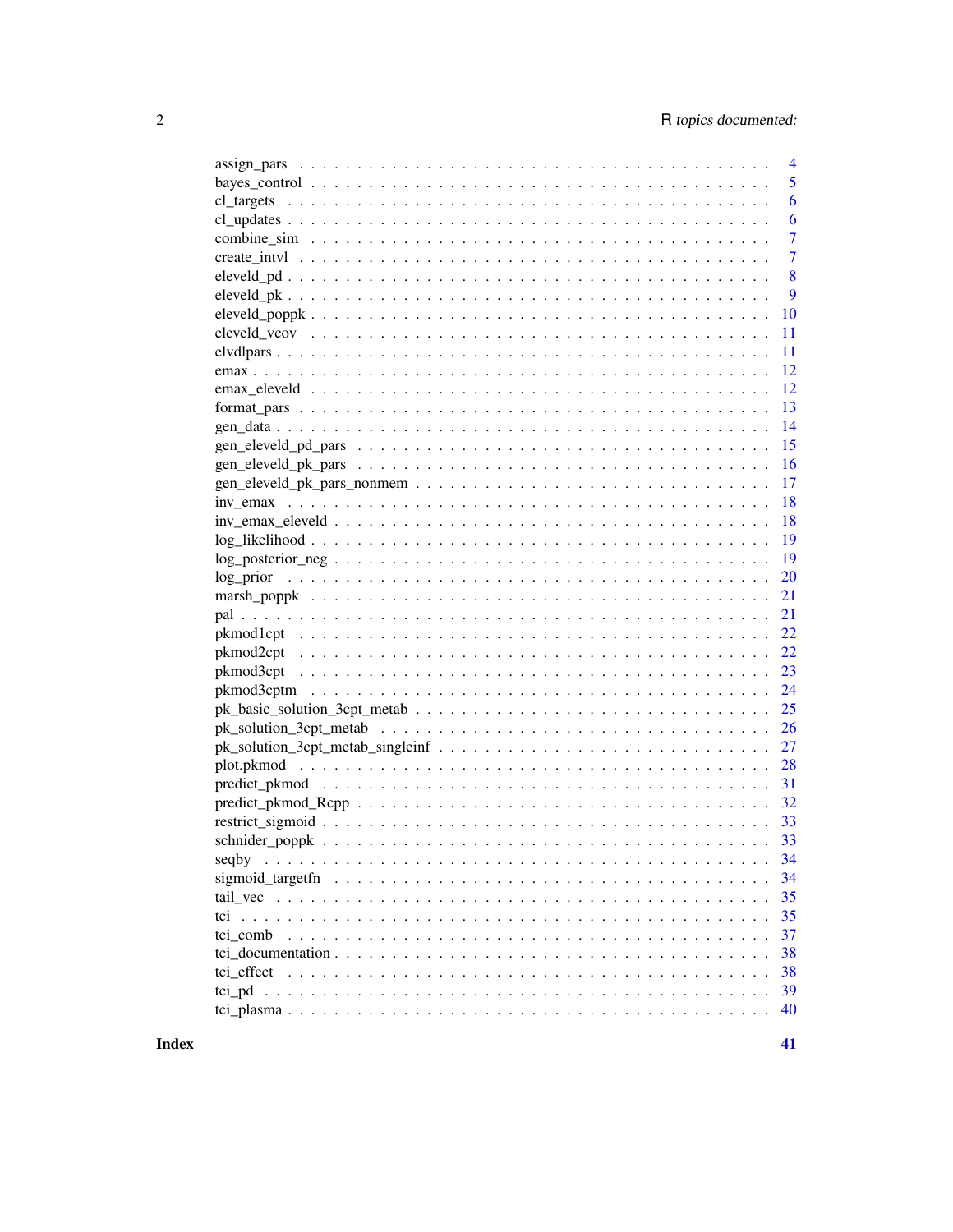<span id="page-2-0"></span>

Function to apply saved population PK or PK-PD models to a data frame of patient values.

## Usage

```
apply_poppk(patient_df, mod = c("marsh", "schnider", "eleveld"), ...)
```
# Arguments

| patient_df              | Dataframe with patient covariate values. Must have names used by model "mod" |
|-------------------------|------------------------------------------------------------------------------|
| mod                     | Population PK model to apply to rows of patient df                           |
| $\cdot$ $\cdot$ $\cdot$ | Arguments passed on to population PK model.                                  |

# Value

data.frame of predicted PK parameters

apply\_targetfn *Apply target function to a PK-PD model*

## Description

Function to apply any specified target function to a PK-PD model and TCI algorithm.

## Usage

```
apply_targetfn(
  lp,
  tm,
  targetfn,
  prior_pk,
  prior_pd,
  pkmod = pkmod3cptm,
  pdmod = emax_eleveld,
  pdinv = inv_emax_eleveld,
  ...
\mathcal{E}
```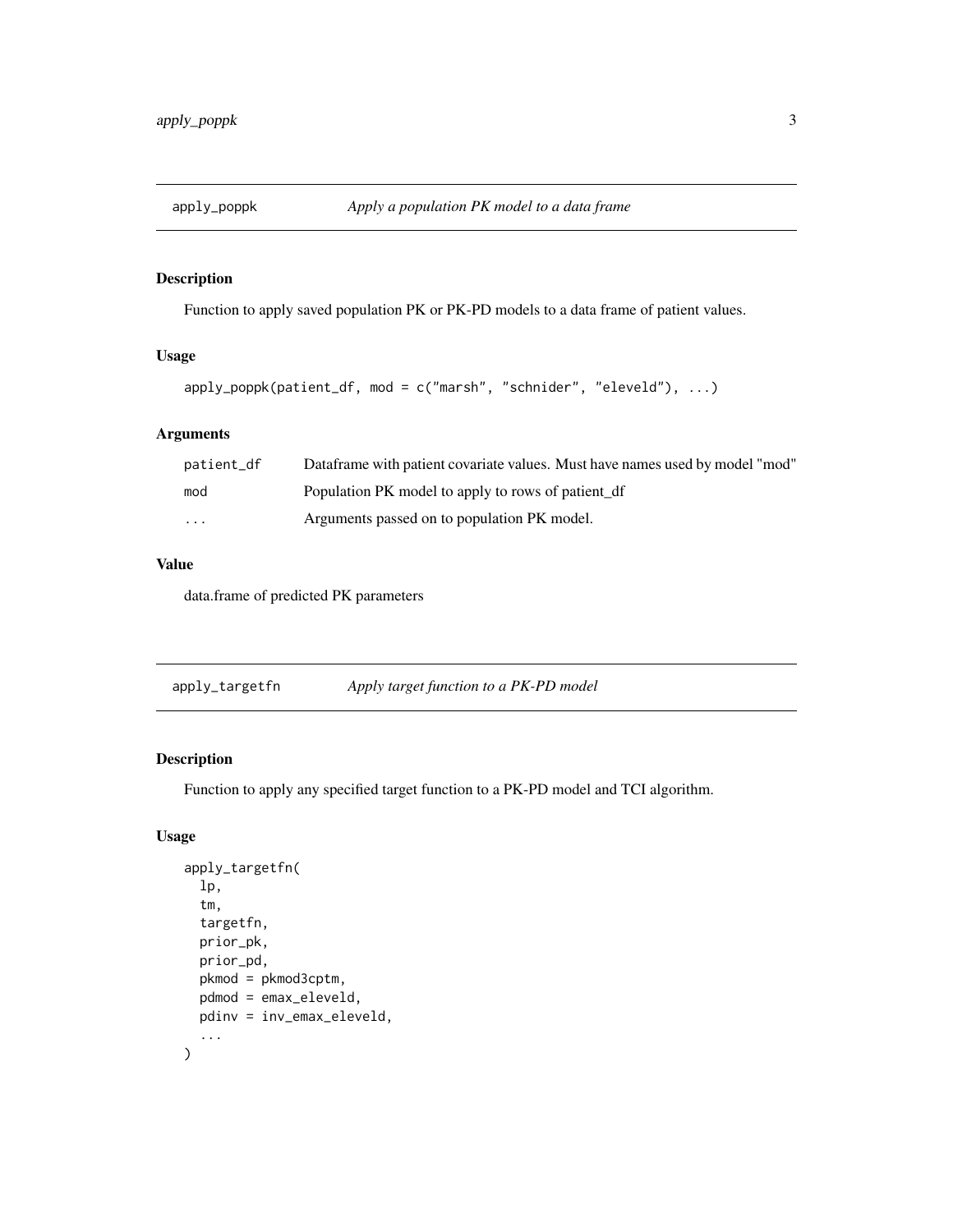# <span id="page-3-0"></span>Arguments

| lp       | Logged parameter values                  |
|----------|------------------------------------------|
| tm       | Time values to evaluate                  |
| targetfn | Target function                          |
| prior_pk | Prior PK point estimates                 |
| prior_pd | Prior PD point estimates                 |
| pkmod    | PK model to evaluate                     |
| pdmod    | PD model to evaluate                     |
| pdinv    | Inverse PD model                         |
|          | Additional arguments passed on to tci_pd |

# Value

matrix with class "tciinf".

| assign_pars | Set default PK parameter values Set default PK parameter values for |
|-------------|---------------------------------------------------------------------|
|             | a pkmod object.                                                     |

# Description

Set default PK parameter values Set default PK parameter values for a pkmod object.

# Usage

```
assign_pars(pkmod, pars)
```
# Arguments

| pkmod | pkmod object                                       |
|-------|----------------------------------------------------|
| pars  | PK parameters to assign as default values of pkmod |

# Value

pkmod object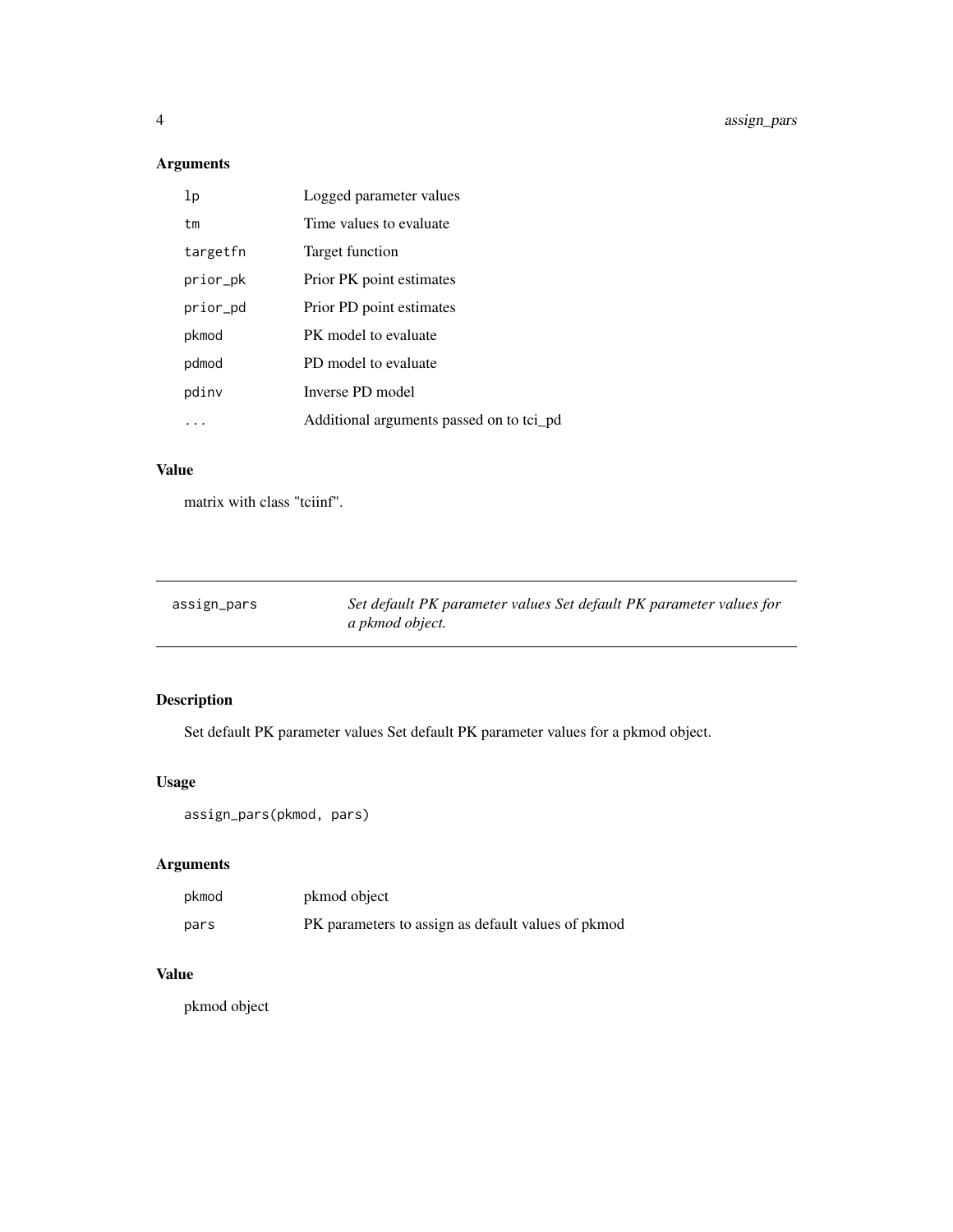<span id="page-4-0"></span>

Function to provide Bayesian closed-loop control.

# Usage

```
bayes_control(
  targets,
 updates,
 prior,
  true_pars,
 pkmod = pkmod3cptm,
 pdmod = emax_eleveld,
 pdinv = inv_emax_eleveld,
  init0 = NULL,
  init\_p = NULL,obs_tms = NULL,
 dt\_obs = 1/6,
  sim\_starttm = 0,
  tci_alg = "effect",
 print_progress = FALSE
\mathcal{L}
```

| targets         | Data frame with columns ("time", "target")                                                                                                                                                               |
|-----------------|----------------------------------------------------------------------------------------------------------------------------------------------------------------------------------------------------------|
| updates         | Data frame of times at which closed-loop updates should be conducted and op-<br>tional variable with logical values named 'full data' indicating if full updates<br>should be used. Defaults to partial. |
| prior           | List with elements "mu" and "sig" specifying the prior mean and covariance<br>matrices for the logged parameter values.                                                                                  |
| true_pars       | Vector of true patient PK-PD parameters.                                                                                                                                                                 |
| pkmod           | PK model                                                                                                                                                                                                 |
| pdmod           | PD model                                                                                                                                                                                                 |
| pdinv           | Inverse PD model                                                                                                                                                                                         |
| init0           | True initial concentrations                                                                                                                                                                              |
| init_p          | Predicted initial concentrations                                                                                                                                                                         |
| $obs_{rms}$     | Times at which observations are collected. If null, observations will be made at<br>fixed intervals specified by 'dtm'.                                                                                  |
| dt <sub>o</sub> | Interval between measurements.                                                                                                                                                                           |
| sim_starttm     | Start time of simulation                                                                                                                                                                                 |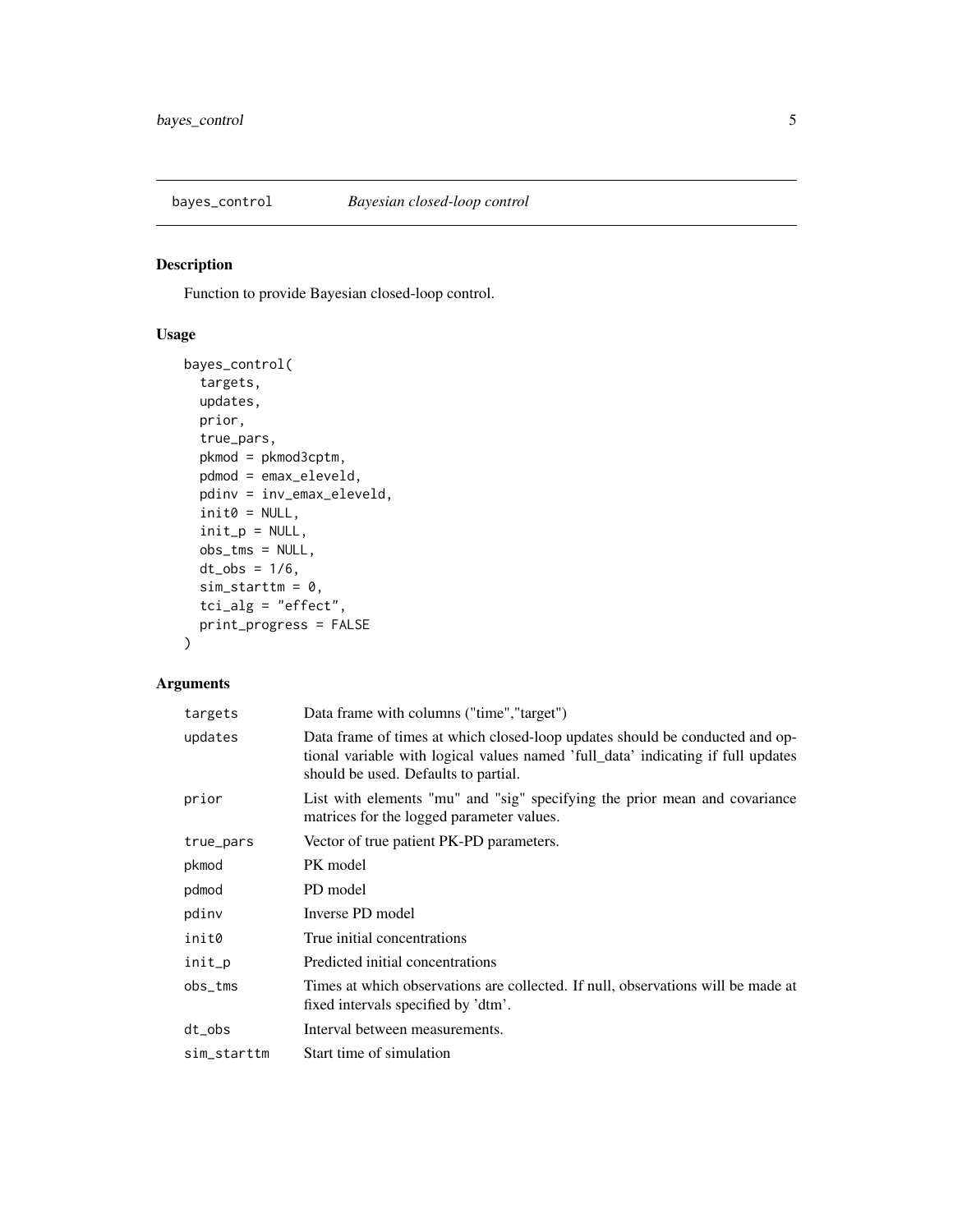<span id="page-5-0"></span>tci\_alg TCI algorithm used. Defaults to effect-site targeting. print\_progress Logical. Should current update times be printed to the console.

# Value

list with class "bayessim" containing results of closed-loop simulation.

| Closed-loop targets<br>cl_targets |  |
|-----------------------------------|--|
|-----------------------------------|--|

# Description

Format data frame of closed-loop targets.

# Usage

cl\_targets(time, target)

# Arguments

| time   | Times at which target values are set |
|--------|--------------------------------------|
| target | Response target values               |

## Value

data.frame with columns "time" and "target".

cl\_updates *Closed-loop updates*

# Description

Set parameters for closed-loop updates.

# Usage

```
cl_updates(time, full_data = TRUE, plot_progress = FALSE)
```

| time          | Times at which PK or PK-PD parameters should be updated                                                                                                                                                                                                                                          |
|---------------|--------------------------------------------------------------------------------------------------------------------------------------------------------------------------------------------------------------------------------------------------------------------------------------------------|
| full_data     | Vector of logical values indicating if all data should be used at update or only<br>data since last update. Once first "FALSE" value is observed, the prior variance-<br>covariance matrix is overwritten. Consequently, any "TRUE" updates will only<br>use data since the last "FALSE" update. |
| plot_progress | Vector of logical values. Should values be plotted at each update?                                                                                                                                                                                                                               |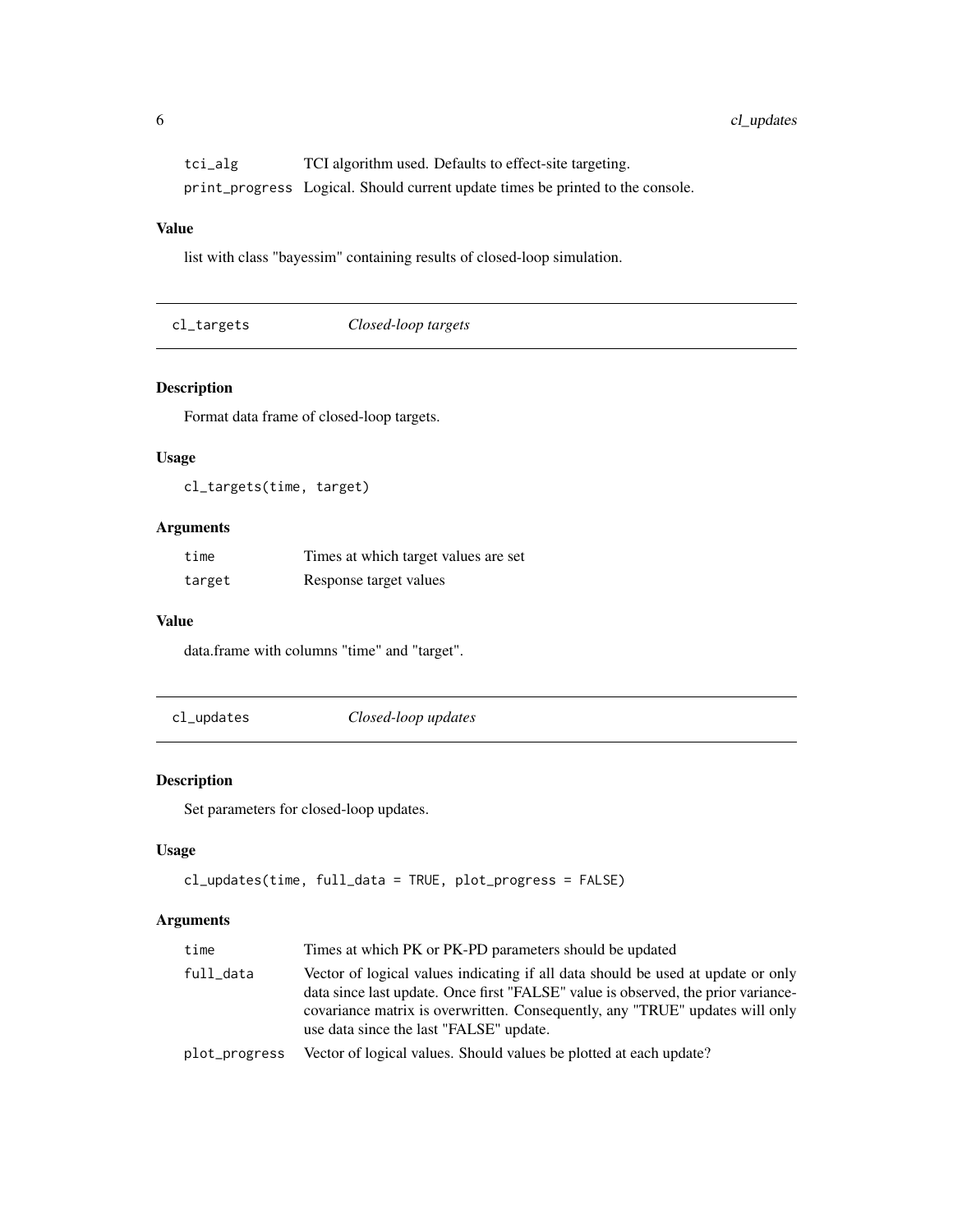# <span id="page-6-0"></span>combine\_sim 7

# Value

data.frame with columns "time", "full\_data", and "plot\_progress".

combine\_sim *Combine simulation outputs*

# Description

Function to merge objects with class datasim from different infusion schedules infusion schedules can be passed directly in or as a list.

#### Usage

combine\_sim(...)

## Arguments

... Set of datasim objects created from 'gen\_data' function.

## Value

List with class "datasim"

| create_intvl | dosing schedule Create dosing schedule |  |
|--------------|----------------------------------------|--|
|--------------|----------------------------------------|--|

# Description

Create a dosing schedule object with columns "infrt", "begin", "end" from vectors of infusions and infusion end times. The argument "inittm" is used to specify the starting time of the first infusion.

## Usage

```
create_intvl(dose, inittm = 0)
```
# Arguments

| dose   | Data frame with columns "time" and "infrt". |
|--------|---------------------------------------------|
| inittm | Starting time of initial infusion           |

### Value

Matrix of infusion rates, start and end times.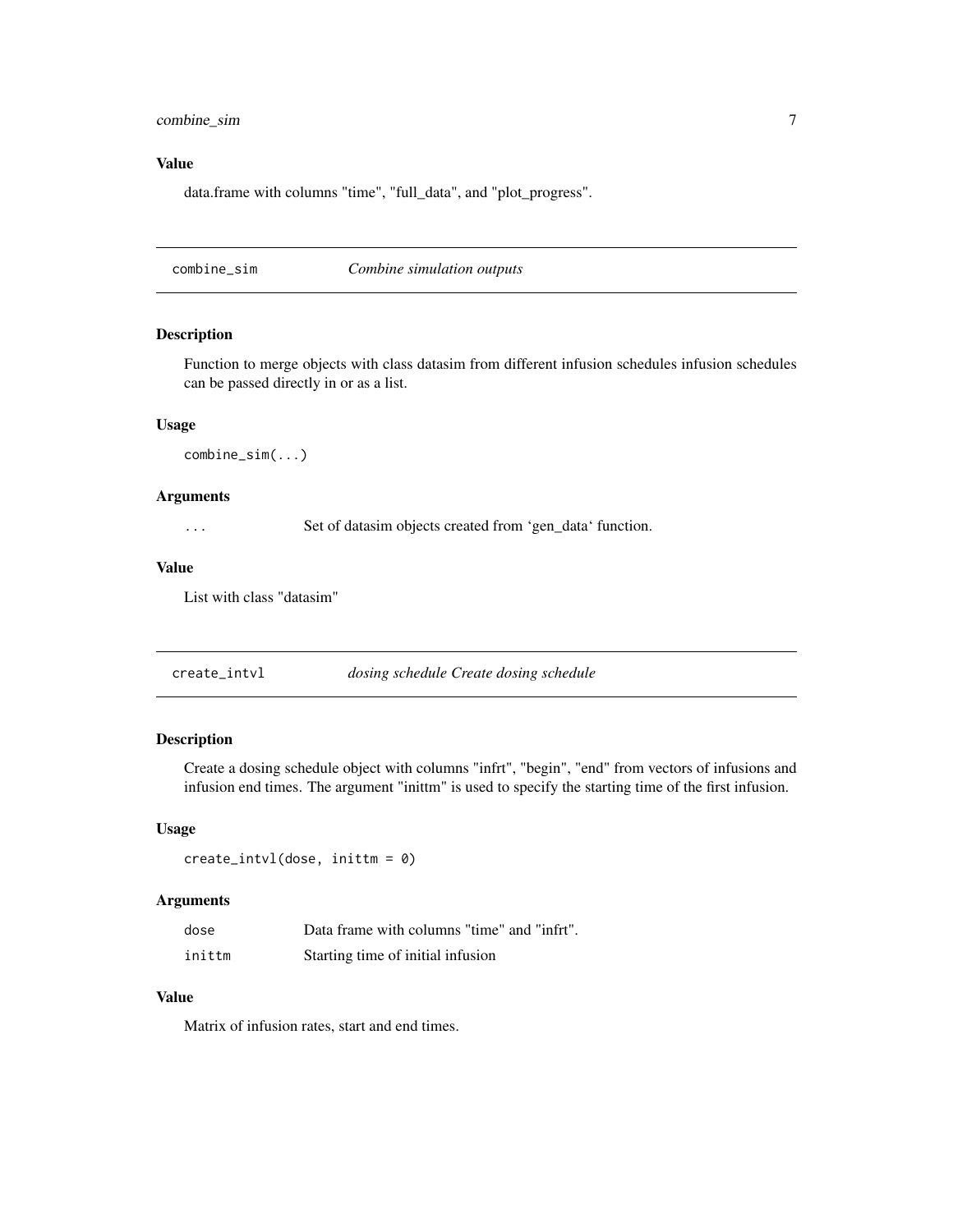<span id="page-7-0"></span>

Empirical Bayes (EB) estimates of PD parameters made by the Eleveld et al (2018) PK-PD model. EB estimates were calculated using the PK-PD datasets and NONMEM files provided by Eleveled et al. (2018). The original datasets were obtained through the Open TCI Initiative website (opentci.org) and based on contributions from a number of researchers who made their datasets publically available.

# Usage

data(eleveld\_pd)

# Format

A data frame with 122 rows and 15 variables:

ID Patient ID

E50 EB estimate of effect-site concentration required to achieve 50 percent response

KE0 EB estimate of elimination rate from effect-site compartment

EMAX EB estimate of baseline bispectral index (BIS) with no drug administered

GAM EB estimate of Hill parameter when the effect-site concentration is less than E50

GAM1 EB estimate of Hill parameter when the effect-site concentration is greater than than E50

RESD EB estimate of residual error term

ALAG1 Estimated time lag in BIS measurements due to patient age (fixed-effects only)

AGE Patient's age (years)

WGT Patient's weight (kg)

HGT Patient's height (cm)

**M1F2** Patient's sex: male = 1, female = 2

A1V2 Sampling site: arterial sampling  $= 1$ , venous sampling  $= 2$ 

PMA Patient's post-menstrual age. Assumed to be age + 40 weeks if not provided

**TECH** Presence of concomitant anaesthetic techniques (Local anesthetic  $= 1$ , Opioids  $= 2$ )

# References

Eleveld et al. (2018) British Journal of Anesthesia Vol. 120, 5:942-959 [\(BJA\)](https://bjanaesthesia.org/article/S0007-0912(18)30051-5/abstract)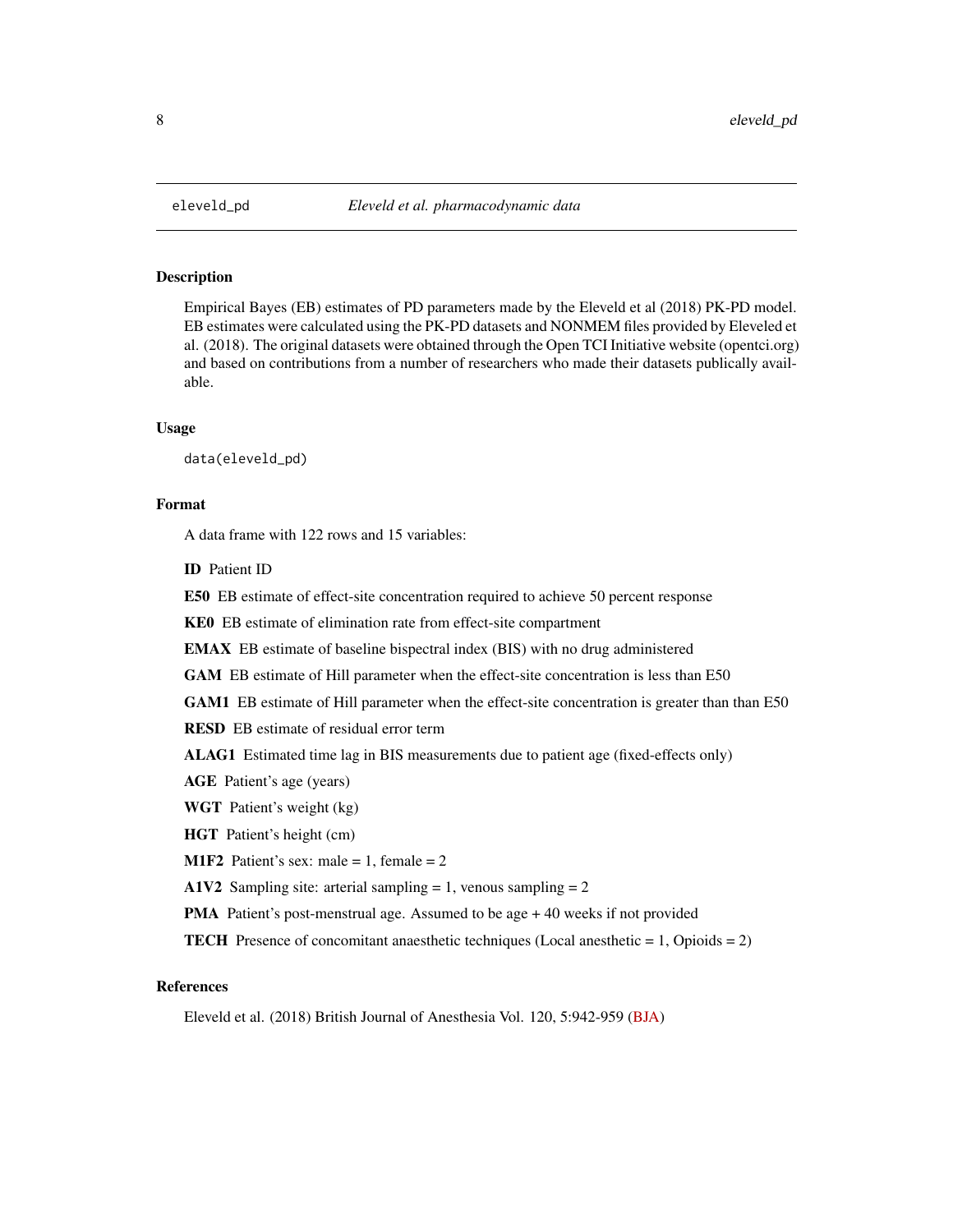<span id="page-8-0"></span>

Empirical Bayes (EB) estimates of PK parameters for the Eleveld et al. (2018) PK-PD model. EB estimates were calculated using the PK-PD datasets and NONMEM files provided by Eleveled et al. (2018). The original datasets were obtained through the Open TCI Initiative website (opentci.org) and based on contributions from a number of researchers who made their datasets publically available.

#### Usage

data(eleveld\_pk)

## Format

A data frame with 1033 rows and 16 variables:

- ID Patient ID
- V1 EB estimate of first compartment volume
- V2 EB estimate of second compartment volume
- V3 EB estimate of third compartment volume
- CL EB estimate of clearance for the first compartment
- **Q2** EB estimate of inter-compartmental clearance for second compartment
- Q3 EB estimate of inter-compartmental clearance for third compartment
- AGE Patient's age (years)
- WGT Patient's weight (kg)
- HGT Patient's height (cm)

**M1F2** Patient's sex: male = 1, female = 2

PMA Patient's post-menstrual age. Assumed to be age + 40 weeks if not provided

- **TECH** Presence of concomitant anaesthetic techniques (Local anesthetic  $= 1$ , Opioids  $= 2$ )
- BMI Patient's BMI
- FFM Patient's fat-free mass (FFM)
- A1V2 Sampling site: arterial sampling  $= 1$ , venous sampling  $= 2$

# References

Eleveld et al. (2018) British Journal of Anesthesia Vol. 120, 5:942-959 [\(BJA\)](https://bjanaesthesia.org/article/S0007-0912(18)30051-5/abstract)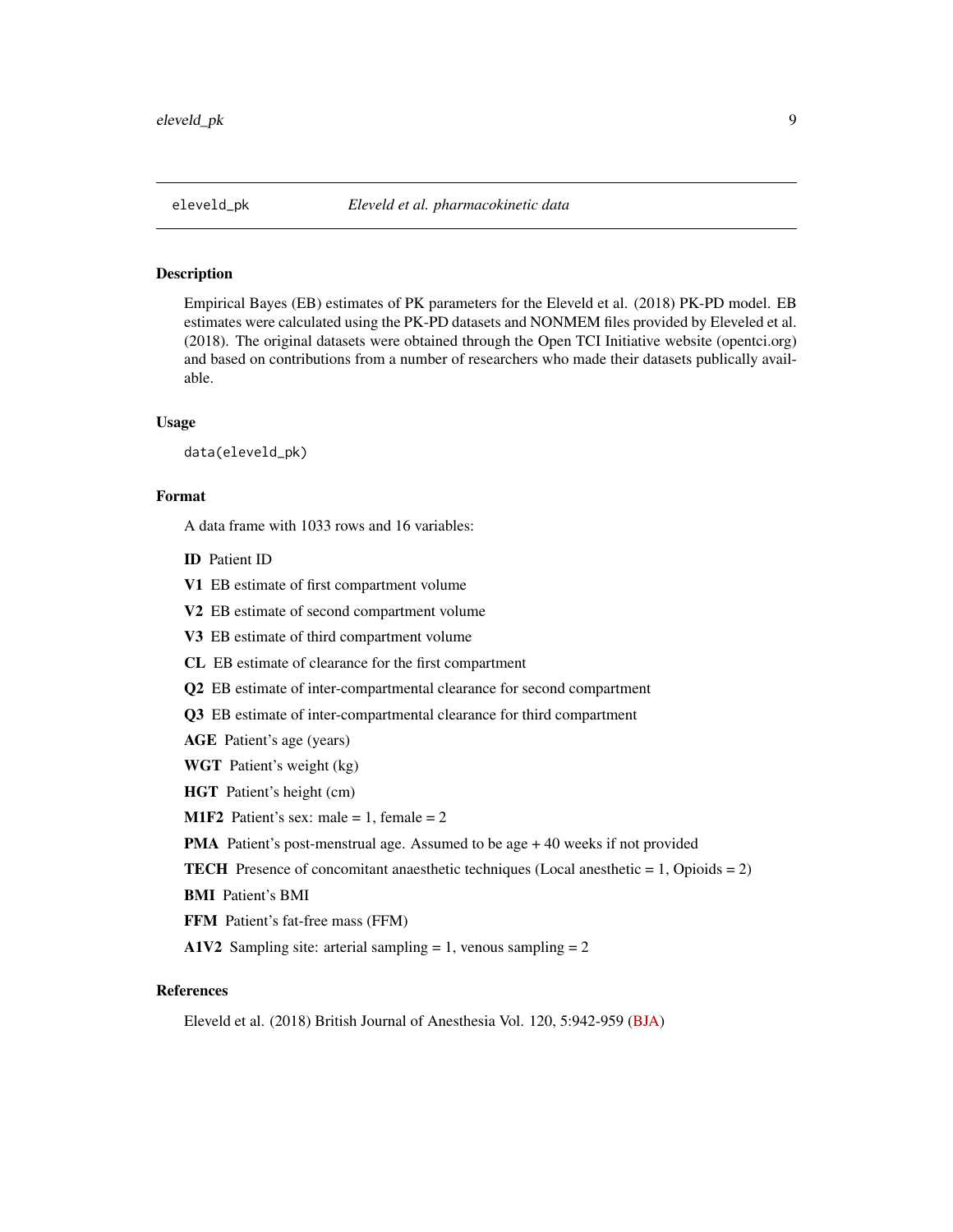<span id="page-9-0"></span>

Function takes a data frame of patient covariate values with variable names "AGE","PMA","WGT","HGT","M1F2","TECH", "A1V2" and returns PK parameter values.

# Usage

eleveld\_poppk(df, PD = TRUE, rate = FALSE, rand = FALSE)

# Arguments

| df        | Data frame with variable names "AGE", "PMA", "WGT", "HGT", "M1F2", "TECH", and<br>"A1V2"                                                  |
|-----------|-------------------------------------------------------------------------------------------------------------------------------------------|
| <b>PD</b> | Logical. Should PD parameters be returned in addition to PK parameters. De-<br>faults to TRUE.                                            |
| rate      | Logical. Should rate parameters be returned rather than clearance. Defaults to<br><b>FALSE</b>                                            |
| rand      | Logical. Should a vector of Monte Carlo samples be returned instead of point<br>estimates at patient covariate values. Defaults to FALSE. |

# Value

data.frame with covariate-based PK parameter estimates based on Eleveld propofol model.

# Examples

dat <- data.frame( $AGE = c(20, 40, 65)$ , TBM =  $c(50, 70, 90)$ , HGT = c(150,170,200), MALE = c(TRUE,FALSE,TRUE)) schnider\_poppk(dat, rand = FALSE, rate = FALSE) schnider\_poppk(dat, rand = TRUE, rate = TRUE)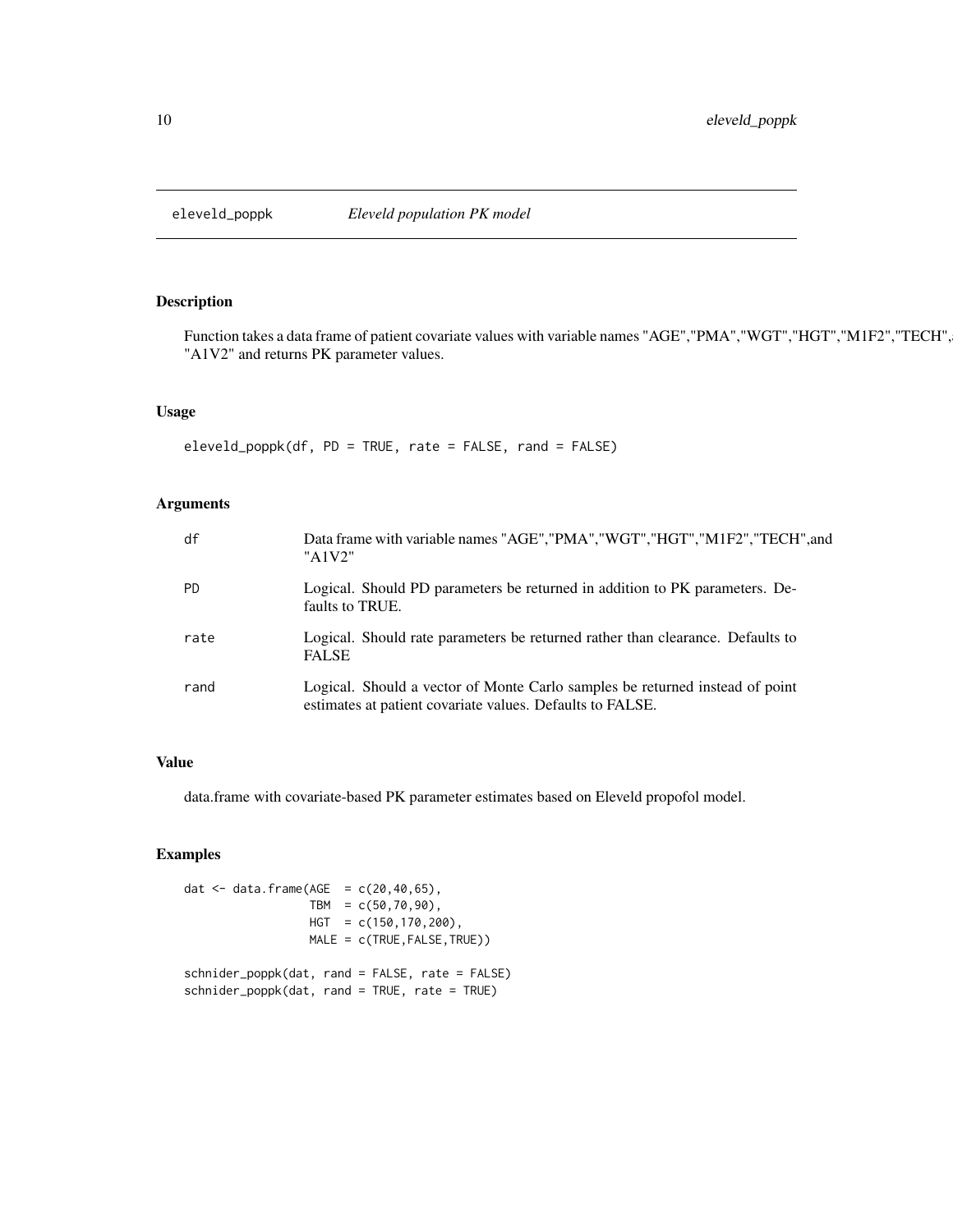<span id="page-10-0"></span>

Generate the variance-covariance matrix for Eleveld PK-PD model for an observation via Monte Carlo sampling.

## Usage

```
eleveld_vcov(
  dat,
 N = 1000,
 rates = TRUE,
 varnames = c("K10", "K12", "K21", "K13", "K31", "V1", "V2", "V3", "KE0", "CE50",
    "SIGMA")
)
```
# Arguments

| dat      | Data frame of observed patient covariates                              |
|----------|------------------------------------------------------------------------|
| N        | Number of Monte Carlo samples                                          |
| rates    | Logical. Should rate constants be calculated                           |
| varnames | Column names of variables used to calculate variance-covariance matrix |

## Value

List of variance-covariance matrices with length equal to the number of rows in dat.

elvdlpars *Get logged parameters updated in Eleveld model*

# Description

Extract the logged parameter values to be updated within the Eleveld model from a data frame of patient PK-PD values.

# Usage

 $elvdlpars(x, pd = TRUE)$ 

|    | Vector or data frame with Eleveld PK-PD model parameters                |
|----|-------------------------------------------------------------------------|
| pd | Logical. Should PD parameters be returned in addition to PK parameters. |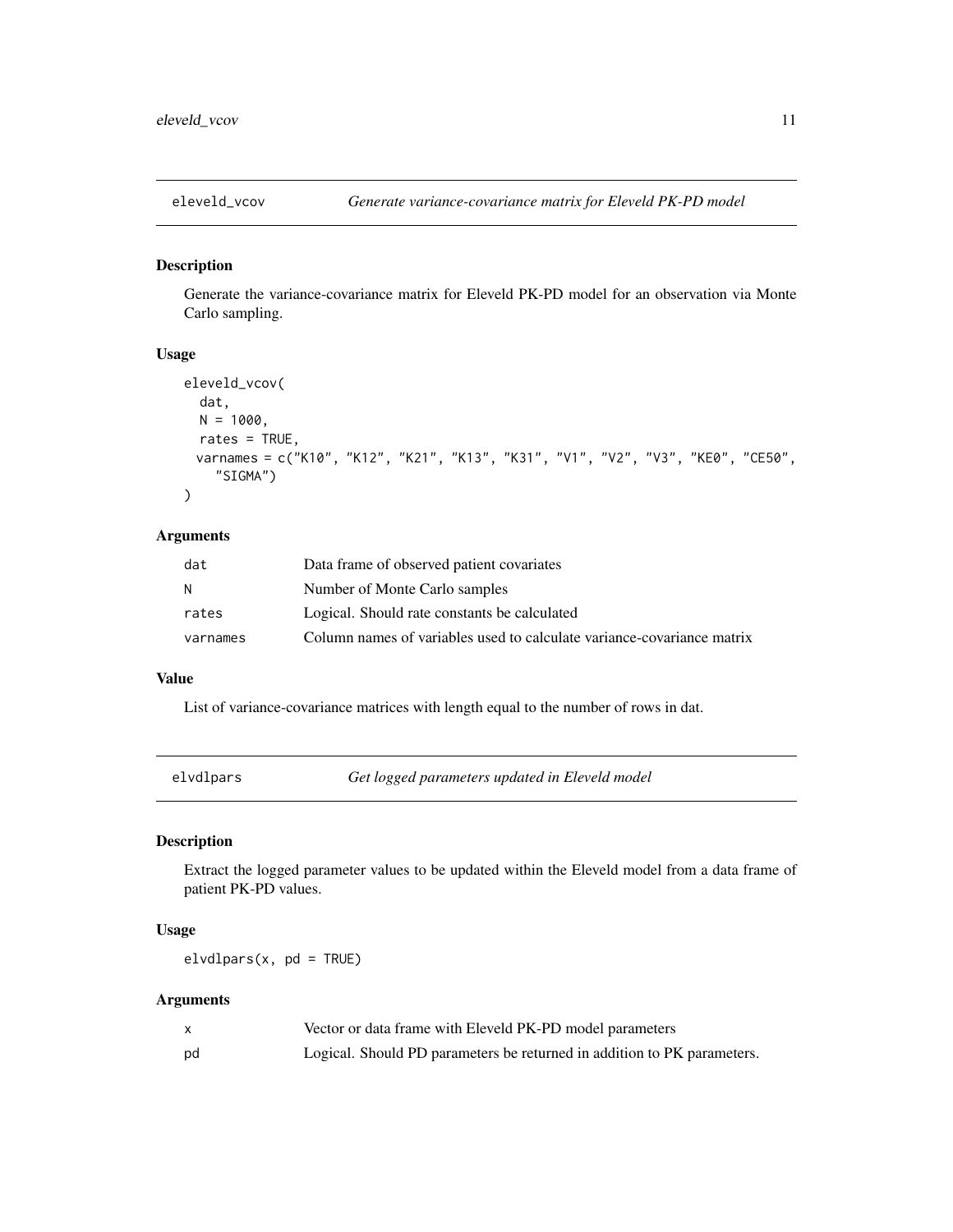# <span id="page-11-0"></span>Value

List of parameters used by Eleveld PK-PD model.

emax *Emax function*

# Description

Emax function. c50 is the concentration eliciting a 50 identifying the slope of the Emax curve at c50, E0 is the response value with no drug present, Emx is the maximum effect size.

#### Usage

emax(ce, pars)

## Arguments

| cе   | Vector of effect-site concentrations.                              |
|------|--------------------------------------------------------------------|
| pars | Named vector of parameter values with names (c50, gamma, e0, emx). |

#### Value

Numeric vector of same length as ce.

## Examples

```
pars_emax <- c(c50 = 1.5, gamma = 1.47, e0 = 100, emx = 100)
ce\_seq \leq - seq(0, 4, 0.1)plot(ce_seq, emax(ce_seq, pars_emax), type = "l",
xlab = "Effect-site concentrtion (ug/mL)", ylab = "BIS")
```
emax\_eleveld *Emax function for Eleveld (2018) model.*

# Description

The parameter gamma takes one of two values depending on whether  $ce \leq c50$ .

## Usage

emax\_eleveld(ce, pars)

| ce   | Vector of effect-site concentrations.                              |
|------|--------------------------------------------------------------------|
| pars | Vector of parameter values in order (c50, gamma, gamma2, e0, emx). |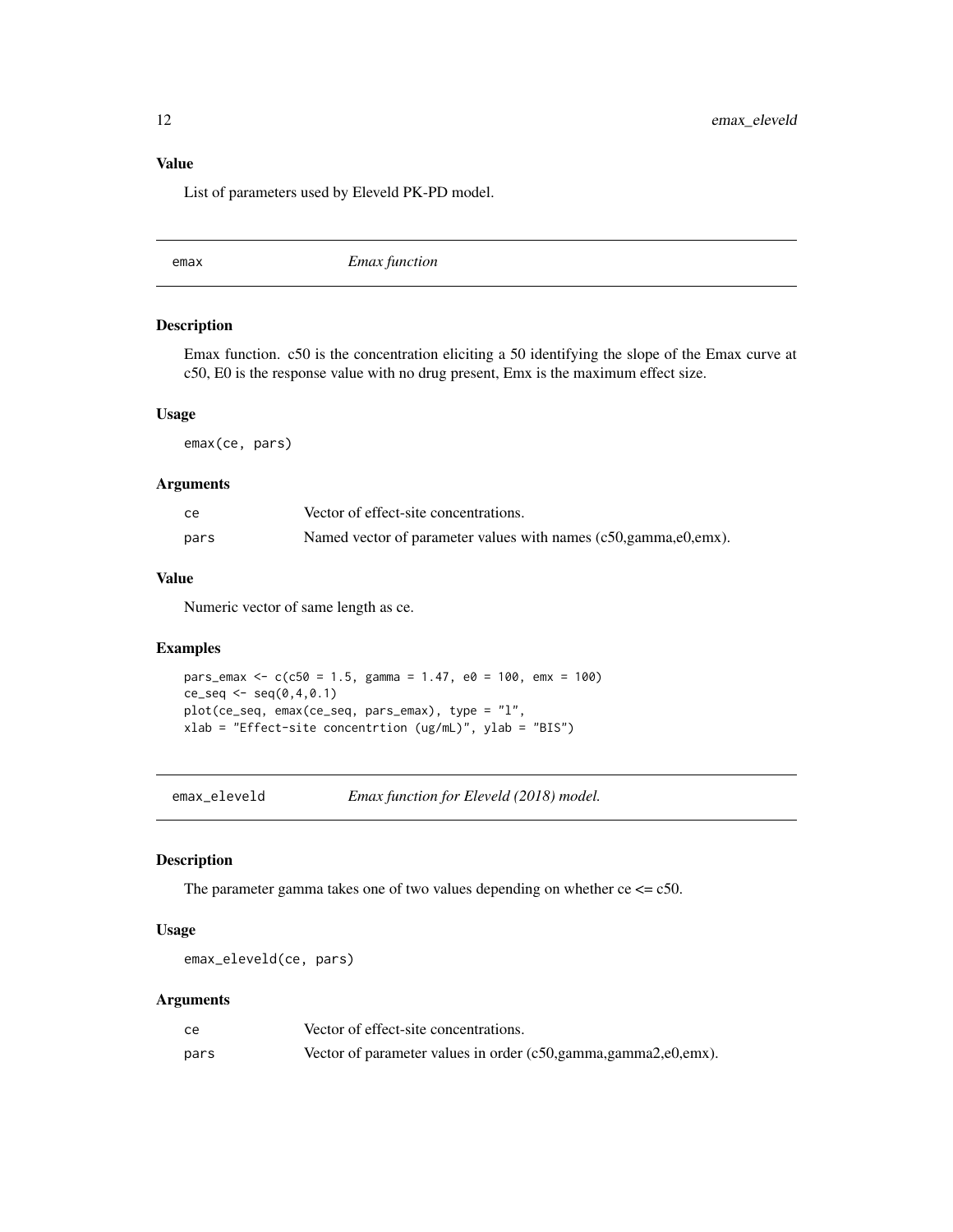# <span id="page-12-0"></span>format\_pars 13

# Value

Numeric vector of same length as ce.

# Examples

```
pars_emax_eleveld <- c(c50 = 1.5, gamma = 1.47, gamma2 = 1.89, e0 = 100, emx = 100)
ce\_seq \leq seq(0, 4, 0.1)plot(ce_seq, emax_eleveld(ce_seq, pars_emax_eleveld), type = "l",
xlab = "Effect-site concentrtion (ug/mL)", ylab = "BIS")
```

| format_pars | Format parameters for use in Rcpp functions Order parameters for 1- |
|-------------|---------------------------------------------------------------------|
|             | 4 compartment models to be used in Rcpp functions in predict_pkmod  |
|             | <i>method.</i>                                                      |

# Description

Format parameters for use in Rcpp functions

Order parameters for 1-4 compartment models to be used in Rcpp functions in predict\_pkmod method.

## Usage

format\_pars(pars, ncmpt = 3)

## Arguments

| pars  | Vector of named parameters. Names can be capitalized or lowercase and can<br>include variations of "V1" as "V" or clearance terms rather than elimination rate<br>constants.                          |
|-------|-------------------------------------------------------------------------------------------------------------------------------------------------------------------------------------------------------|
| ncmpt | Number of compartments in the model. This should be a value between 1 and<br>4. If nempt $=$ 4, it assumes that the fourth compartment is an effect-site without<br>a corresponding volume parameter. |

## Value

Numeric vector of transformed parameter values.

# Examples

```
dose <- data.frame(time = c(0.5, 4, 4.5, 10), infrt = c(100, 0, 100, 0))
create_intvl(dose)
```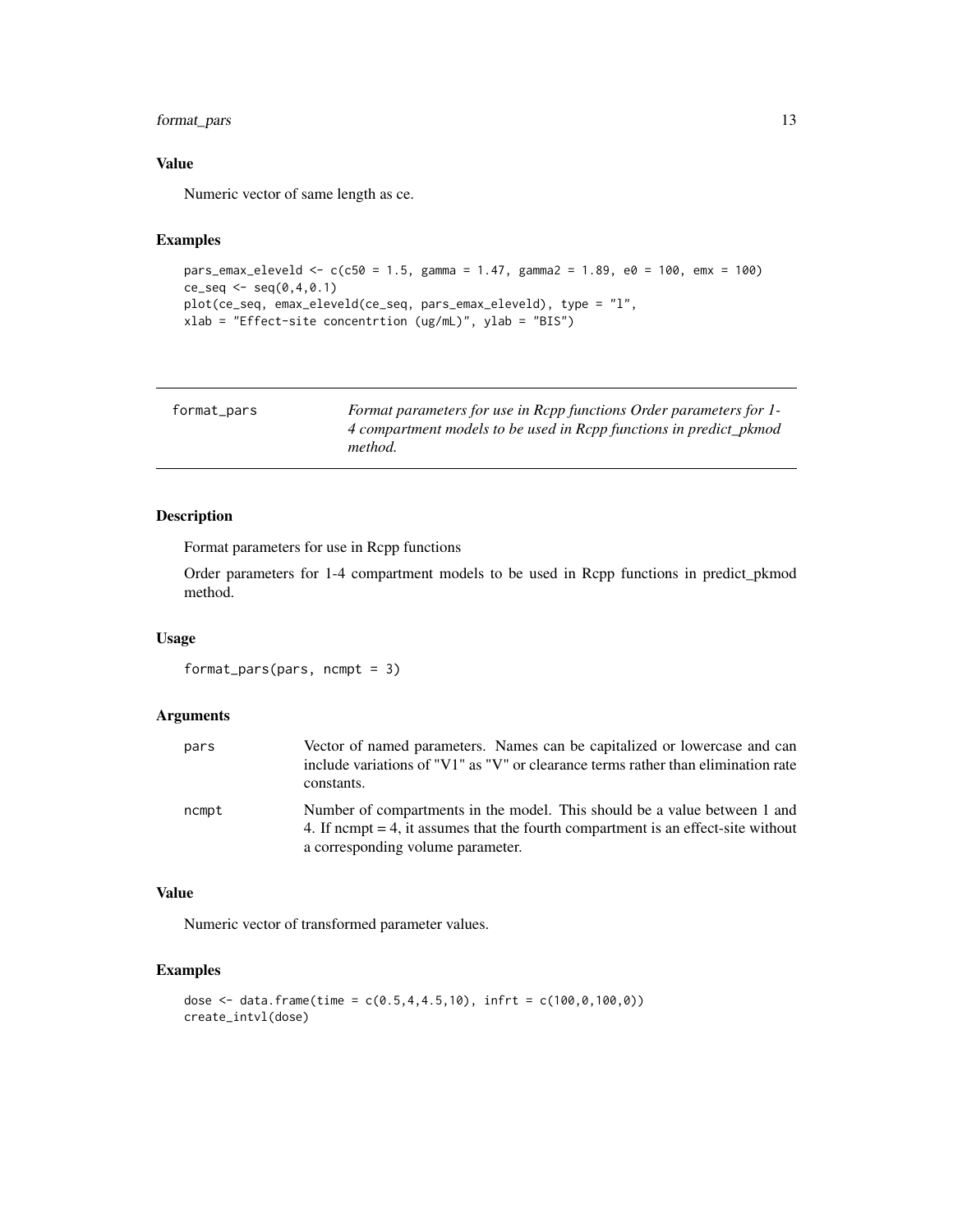<span id="page-13-0"></span>

Function to simulate data from a specified PK or PK-PD model with a specified infusion schedule.

# Usage

```
gen_data(
  inf,
 pkmod,
 pars_pk0,
  sigma_add = 0,
  sigma_mult = 0,
  log_err = FALSE,
  init = NULL,
  tms = NULL,pdmod = NULL,
 pars_pd0 = NULL,
  ecmpt = NULL,
  delay = \theta,
 max_pdval = 100,
 min\_pdval = 0)
```

| inf        | An infusion rate object outputted from either the 'create_intvl' function or the<br>'iterate_tci_grid' function |
|------------|-----------------------------------------------------------------------------------------------------------------|
| pkmod      | PK model                                                                                                        |
| pars_pk0   | "True" parameter estimates used to simulate data observations.                                                  |
| sigma_add  | Additive residual error standard deviation.                                                                     |
| sigma_mult | Multiplicative residual error standard deviation.                                                               |
| log_err    | Logical. Should the error be log-normally distributed?                                                          |
| init       | Initial concentrations.                                                                                         |
| tms        | Observation times. Defaults to beginning of each infusion if unspecified.                                       |
| pdmod      | PD model if applicable.                                                                                         |
| pars_pd0   | PD model parameters if applicable.                                                                              |
| ecmpt      | Effect-site compartment number. Defaults to last compartment.                                                   |
| delay      | Delay between generation and observation of measurements.                                                       |
| max_pdval  | Maximum PD value.                                                                                               |
| min_pdval  | Minimum PD value                                                                                                |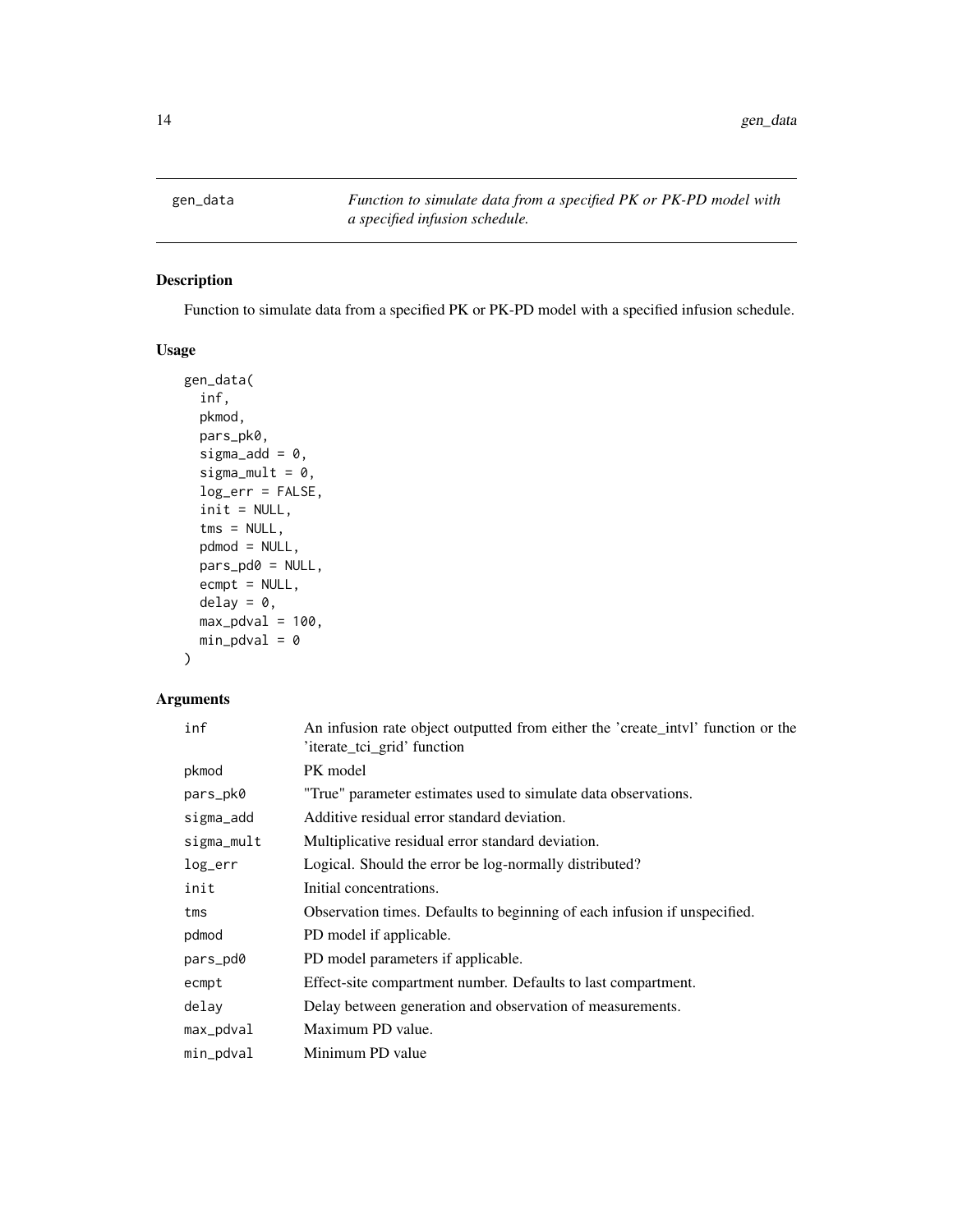<span id="page-14-0"></span>gen\_eleveld\_pd\_pars 15

# Value

List with class "datasim"

gen\_eleveld\_pd\_pars *Eleveld model PD parameters*

#### Description

Function to generate PD parameters for Eleveld model.

## Usage

gen\_eleveld\_pd\_pars(theta, eta, patient\_vars)

# Arguments

| theta | Vector of fixed effects                                     |
|-------|-------------------------------------------------------------|
| eta   | Vector of random effects                                    |
|       | patient_vars Named list of observed patient characteristics |

# Value

Numeric vector of PD parameters for Eleveld propofol model associated with a set of patient covariates.

## Examples

```
data(eleveld_pd)
# PD fixed effect values and random effect variances from Eleveld et al. (2018)
eleveld_theta_pd_est <- c(3.08,0.146,93.0,1.47,8.03,0.0517,-0.00635,1.24,1.89)
eleveld_eta_pd_var <- c(0.242,0.702,0.230)
patient_covariates <- subset(eleveld_pd, ID == 403,
select = c("AGE","WGT","HGT","M1F2","PMA","TECH","A1V2"))
gen_eleveld_pd_pars(theta = eleveld_theta_pd_est,
                    eta = eleveld_eta_pd_var,
                    patient_vars = patient_covariates)
```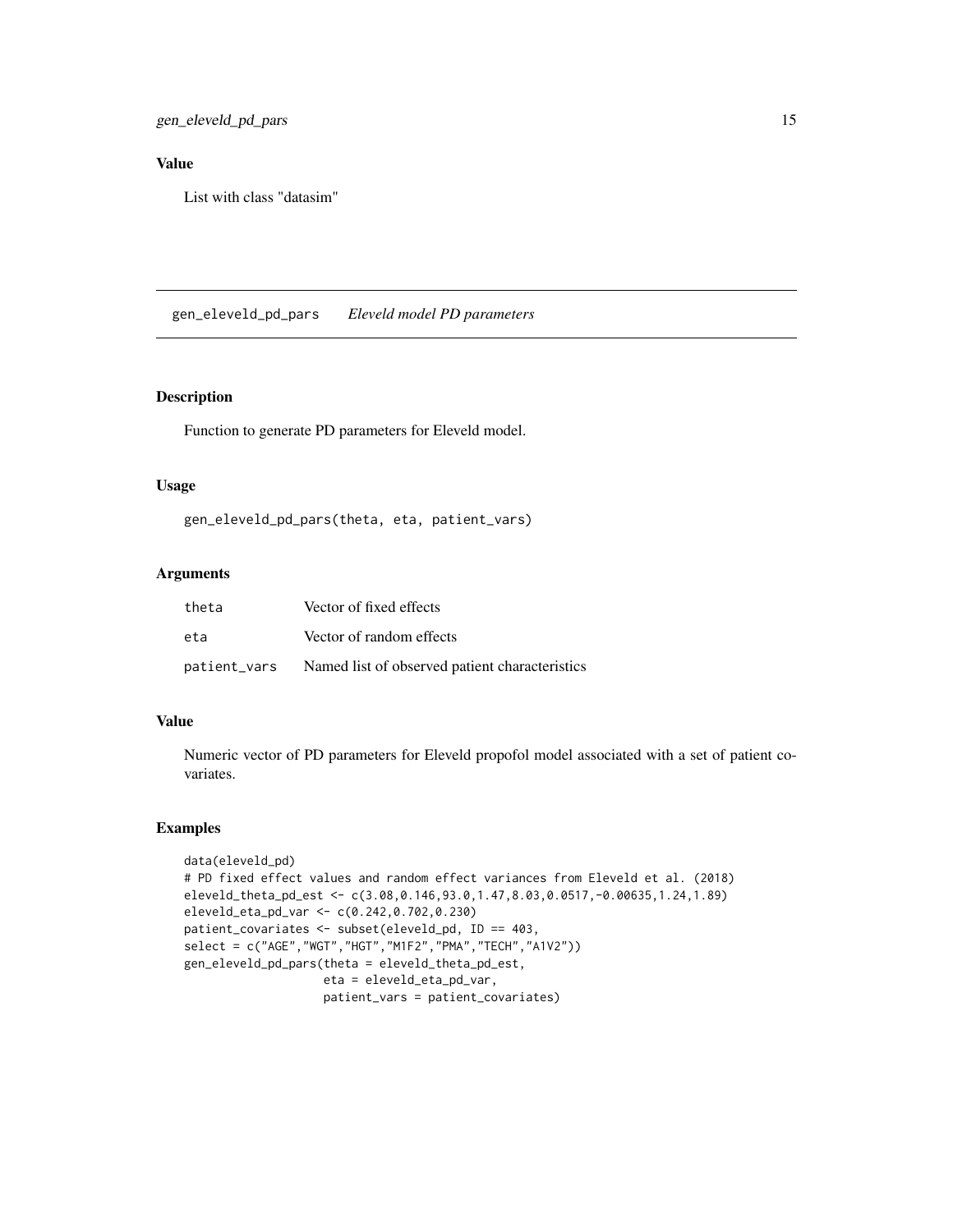<span id="page-15-0"></span>Function to generate PK parameters for Eleveld model.

#### Usage

```
gen_eleveld_pk_pars(theta, eta, patient_vars, returnQ = FALSE)
```
# Arguments

| theta        | Vector of fixed effects                                |
|--------------|--------------------------------------------------------|
| eta          | Vector of random effects                               |
| patient_vars | Named list of observed patient characteristics         |
| return0      | Logical. Should clearance be returned instead of rates |

# Value

Numeric vector of PK parameters for Eleveld propofol model associated with a set of patient covariates.

#### Examples

```
data(eleveld_pk)
# PK fixed effect values and random effect variances from Eleveld et al. (2018)
eleveld_theta_pk_est <- c(6.28,25.5,273,1.79,1.75,1.11,0.191,42.3,9.06,-0.0156,
-0.00286,33.6,-0.0138,68.3,2.10,1.30,1.42,0.68)
eleveld_eta_pk_var <- c(0.610,0.565,0.597,0.265,0.346,0.209,0.463)
# Example patient covariate values, fixed effects, and random effects
vars <- c("AGE","WGT","HGT","M1F2","PMA","TECH","BMI","FFM","A1V2")
patient_covariates <- subset(eleveld_pk, ID == 403, select = vars)
eta_obs <- c(mvtnorm::rmvnorm(1,sigma = diag(eleveld_eta_pk_var)))
gen_eleveld_pk_pars(theta = eleveld_theta_pk_est,
                    eta = eta_obs,
                    patient_vars = patient_covariates)
```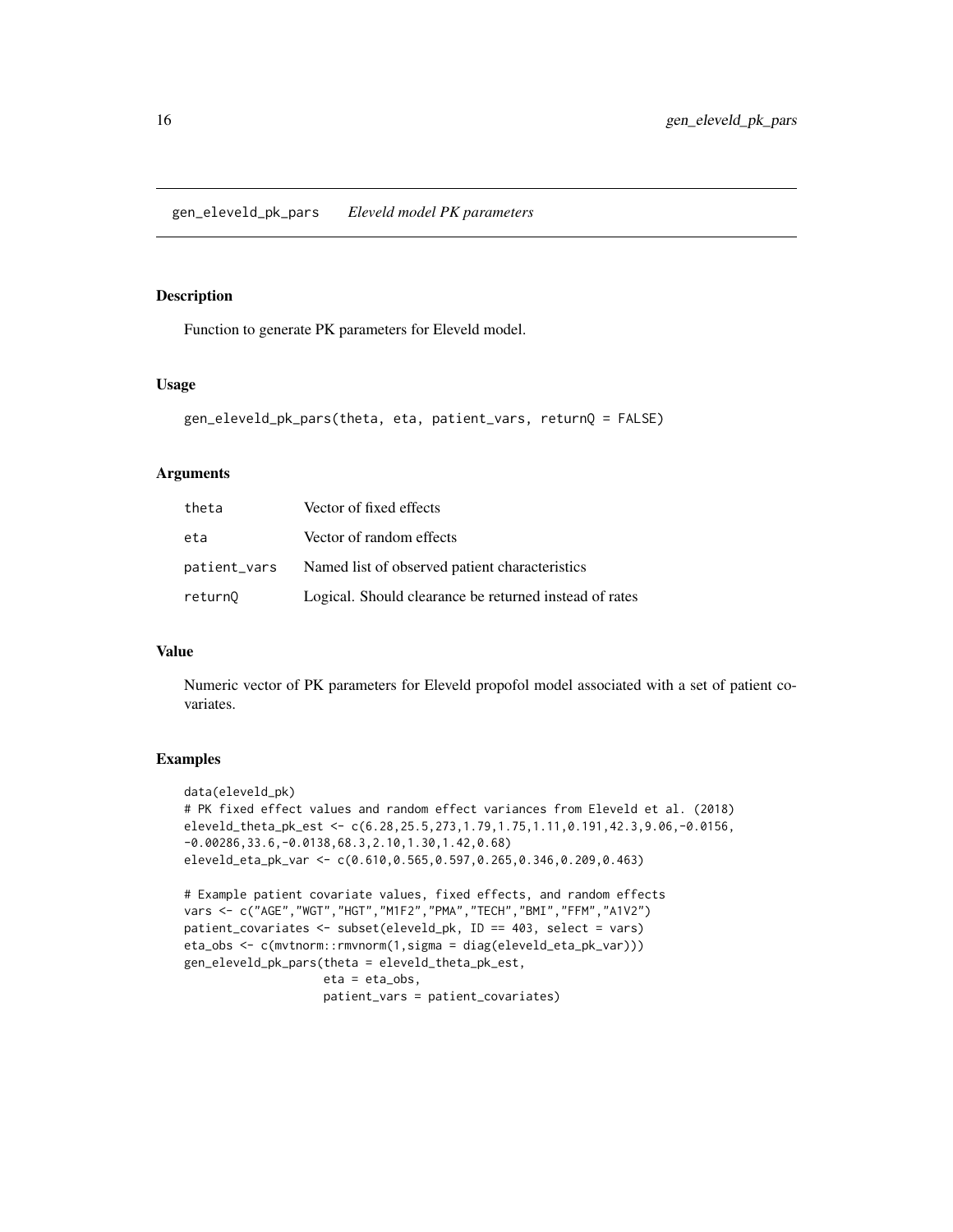<span id="page-16-0"></span>gen\_eleveld\_pk\_pars\_nonmem

*Generate Eleveld model PK parameters*

## Description

R code adapted from NONMEM PK file provided in supplementary material of Eleveld et al. Function takes in fixed effect parameter estimates and random effect variance estimates to return parameters for a 3 compartment pk model with an effect site compartment.

# Usage

```
gen_eleveld_pk_pars_nonmem(THETA, ETA, PATIENT_VARS, returnQ = FALSE)
```
## **Arguments**

| THETA        | Vector of fixed effects                                                                                             |
|--------------|---------------------------------------------------------------------------------------------------------------------|
| ETA          | Vector of random effect variances                                                                                   |
| PATIENT_VARS | Named list of patient covariate values                                                                              |
| return0      | Optional logical value to indicate if clearance values should be returned instead<br>of elimination rate constants. |

# Value

Numeric vector of PK parameters for Eleveld propofol model associated with a set of patient covariates.

# Examples

data(eleveld\_pk)

```
# PK fixed effect values and random effect variances from Eleveld et al. (2018)
eleveld_theta_pk_est <- c(6.28,25.5,273,1.79,1.75,1.11,0.191,42.3,9.06,
-0.0156,-0.00286,33.6,-0.0138,68.3,2.10,1.30,1.42,0.68)
eleveld_eta_pk_var <- c(0.610,0.565,0.597,0.265,0.346,0.209,0.463)
```

```
# Example patient covariate values, fixed effects, and random effects
patient_covariates <- subset(eleveld_pk, ID == 403,
select = c("AGE","WGT","HGT","M1F2","PMA","TECH","A1V2"))
eta_obs <- c(mvtnorm::rmvnorm(1,sigma = diag(eleveld_eta_pk_var)))
gen_eleveld_pk_pars_nonmem(THETA = eleveld_theta_pk_est,
                          ETA = eta_obs,PATIENT_VARS = patient_covariates)
```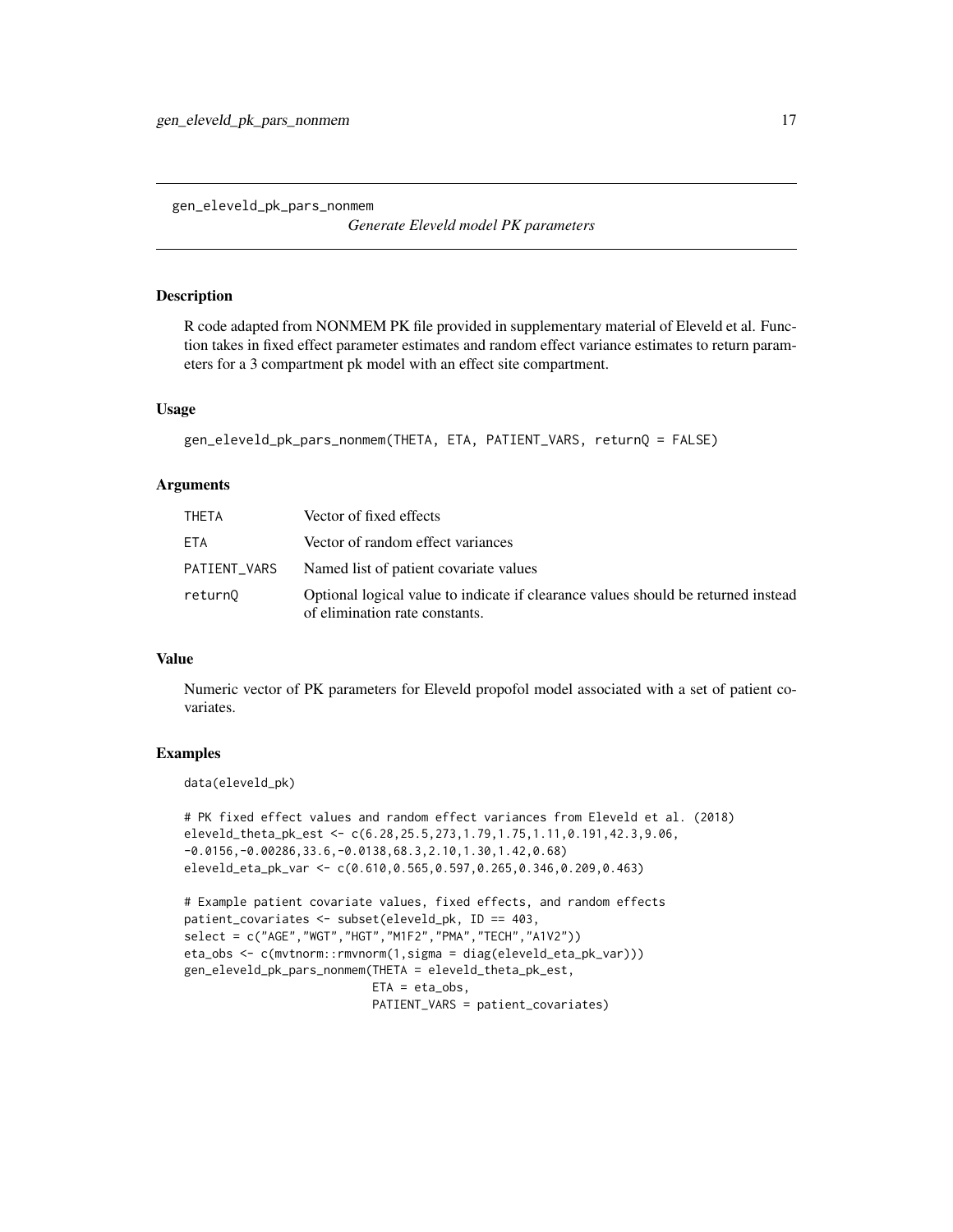<span id="page-17-0"></span>

Inverse Emax function to return effect-site concentrations required to reach target effect.

## Usage

```
inv_emax(pdresp, pars)
```
## Arguments

| pdresp | PD response values                                                 |
|--------|--------------------------------------------------------------------|
| pars   | Named vector of parameter values with names (c50, gamma, E0, Emx). |

# Value

Numeric vector of same length as pdresp.

# Examples

```
pars_emax <- c(c50 = 1.5, gamma = 4, e0 = 100, emx = 100)
ce\_seq \le - seq(0, 4, 0.1)all.equal(inv_emax(emax(ce_seq, pars_emax), pars_emax), ce_seq)
```
inv\_emax\_eleveld *Inverse Emax function*

## Description

Inverse of Emax function used by Eleveld population PK model.

# Usage

```
inv_emax_eleveld(pdresp, pars)
```
#### Arguments

| pdresp | PD response values                                                 |
|--------|--------------------------------------------------------------------|
| pars   | Named vector of parameter values with names (c50, gamma, E0, Emx). |

# Value

Numeric vector of same length as pdresp.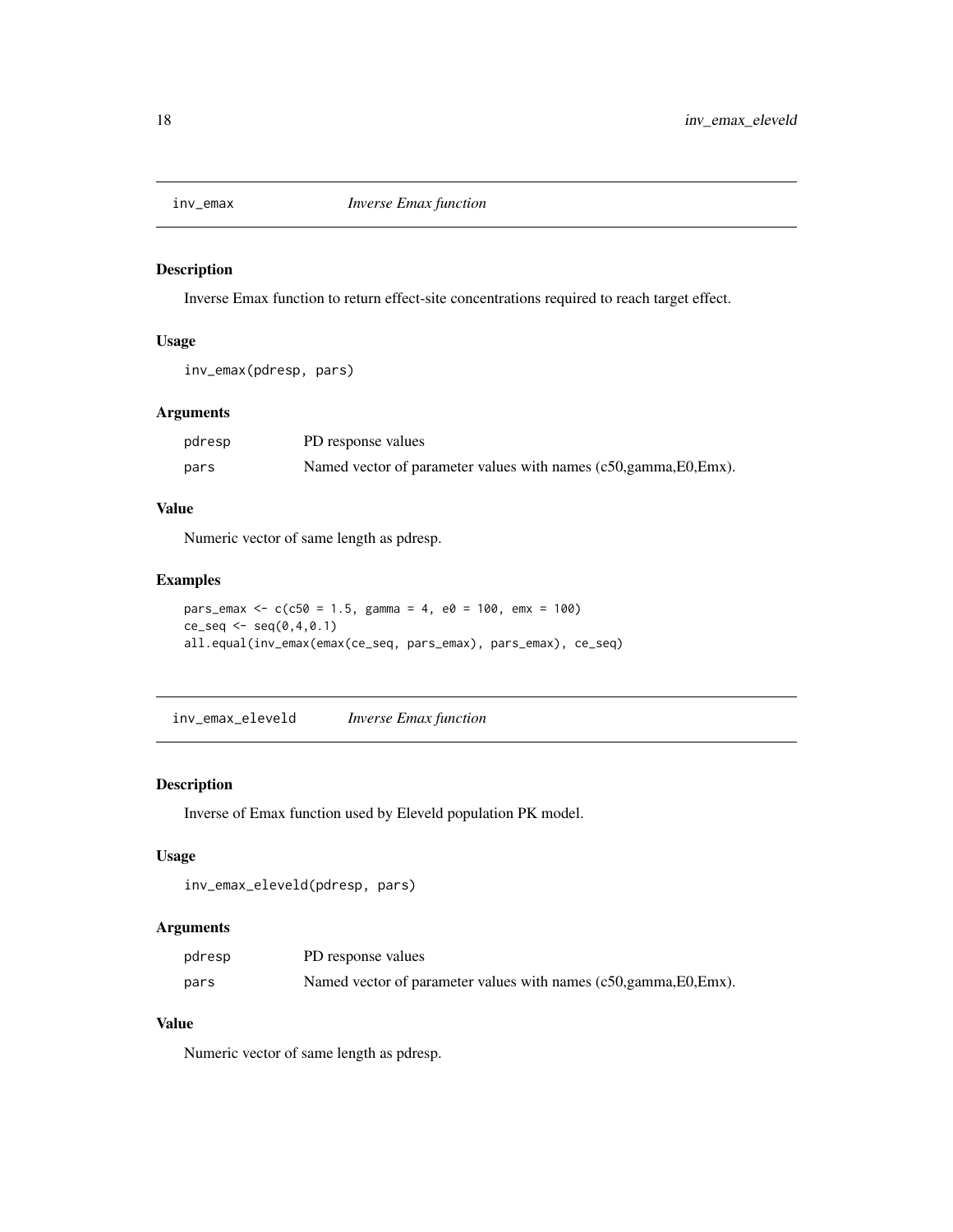# <span id="page-18-0"></span>log\_likelihood 19

## Examples

```
pars_emax_eleveld <- c(c50 = 1.5, gamma = 1.47, gamma2 = 1.89, e0 = 100, emx = 100)
ce\_seq \leq -seq(0, 4, 0.1)all.equal(inv_emax_eleveld(emax_eleveld(ce_seq, pars_emax_eleveld), pars_emax_eleveld), ce_seq)
```
log\_likelihood *Evaluate log-likelihood*

## Description

Function to evaluate the log likelihood given a set of logged parameter values and a set of observed BIS values. It is assumed that the full set of parameters are given by indices (pk\_ix, pd\_ix), of which a subset may be fixed (i.e. not updated, but still used to evaluate PK-PD functions).

## Usage

```
log_likelihood(lpr, dat, pk_ix, pd_ix, fixed_ix = NULL, fixed_lpr = NULL)
```
# Arguments

| lpr       | Set of logged PK-PD-error parameter values to be updated. The final value of<br>lpr is assumed to be the residual error term. |
|-----------|-------------------------------------------------------------------------------------------------------------------------------|
| dat       | data frame with columns c("time","bis") corresponding to observed time and bis<br>values                                      |
| $pk\_ix$  | indices of (pars_pk,pars_pd) corresponding to PK function values                                                              |
| $pd_ix$   | indices of (pars_pk,pars_pd) corresponding to PD function values                                                              |
| fixed_ix  | indices of (pars_pk,pars_pd) corresponding to PD function values                                                              |
| fixed_lpr | values used by PD function that are not updated.                                                                              |

#### Value

Numeric vector of log-likelihood values

| log_posterior_neg | Function to evaluate the negative log posterior given a set of logged |
|-------------------|-----------------------------------------------------------------------|
|                   | parameter values and observed BIS values.                             |

#### Description

Function to evaluate the negative log posterior given a set of logged parameter values and observed BIS values.

## Usage

log\_posterior\_neg(lpr, dat, mu, sig, ...)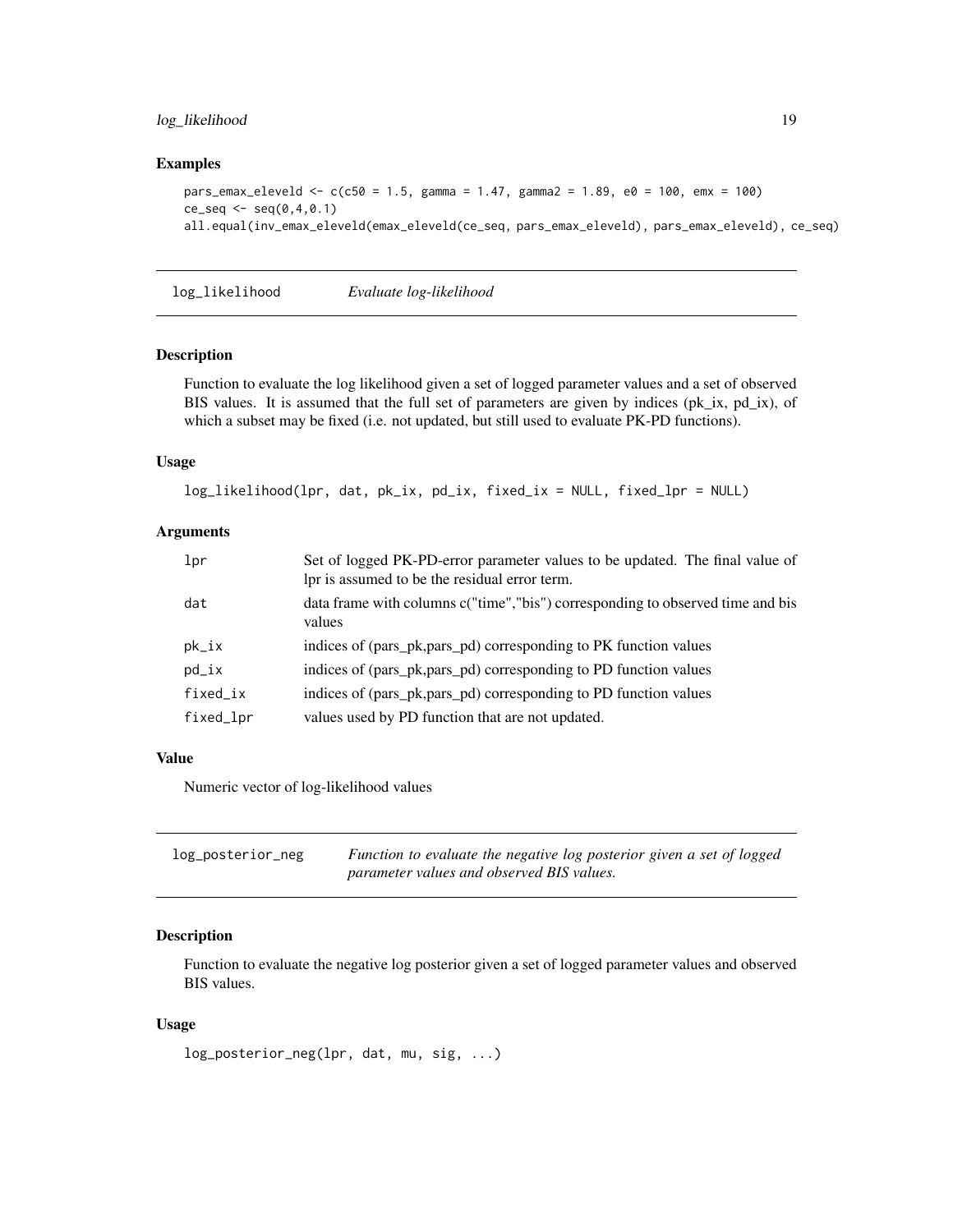# <span id="page-19-0"></span>Arguments

| lpr                     | logged PK-PD-error parameter values                                                 |
|-------------------------|-------------------------------------------------------------------------------------|
| dat                     | data frame with columns corresponding to observed time and PD response val-<br>ues. |
| mu                      | Mean of prior distribution.                                                         |
| sig                     | Variance-covariance matrix of prior distribution.                                   |
| $\cdot$ $\cdot$ $\cdot$ | Arguments passed on to log-likelihood.                                              |
|                         |                                                                                     |

# Value

Numeric vector of negative log-posterior values

log\_prior *Calculate logged prior value*

# Description

Function to return the prior probability for a set of parameters assuming a log-normal distribution.

# Usage

```
log_prior(lpr, mu, sig)
```
# Arguments

| lpr | log parameter values to evaluate                  |
|-----|---------------------------------------------------|
| mu  | mean for model parameters and mean residual error |
| sig | variance covariance matrix for model parameters   |

# Value

Numeric vector of prior probabilities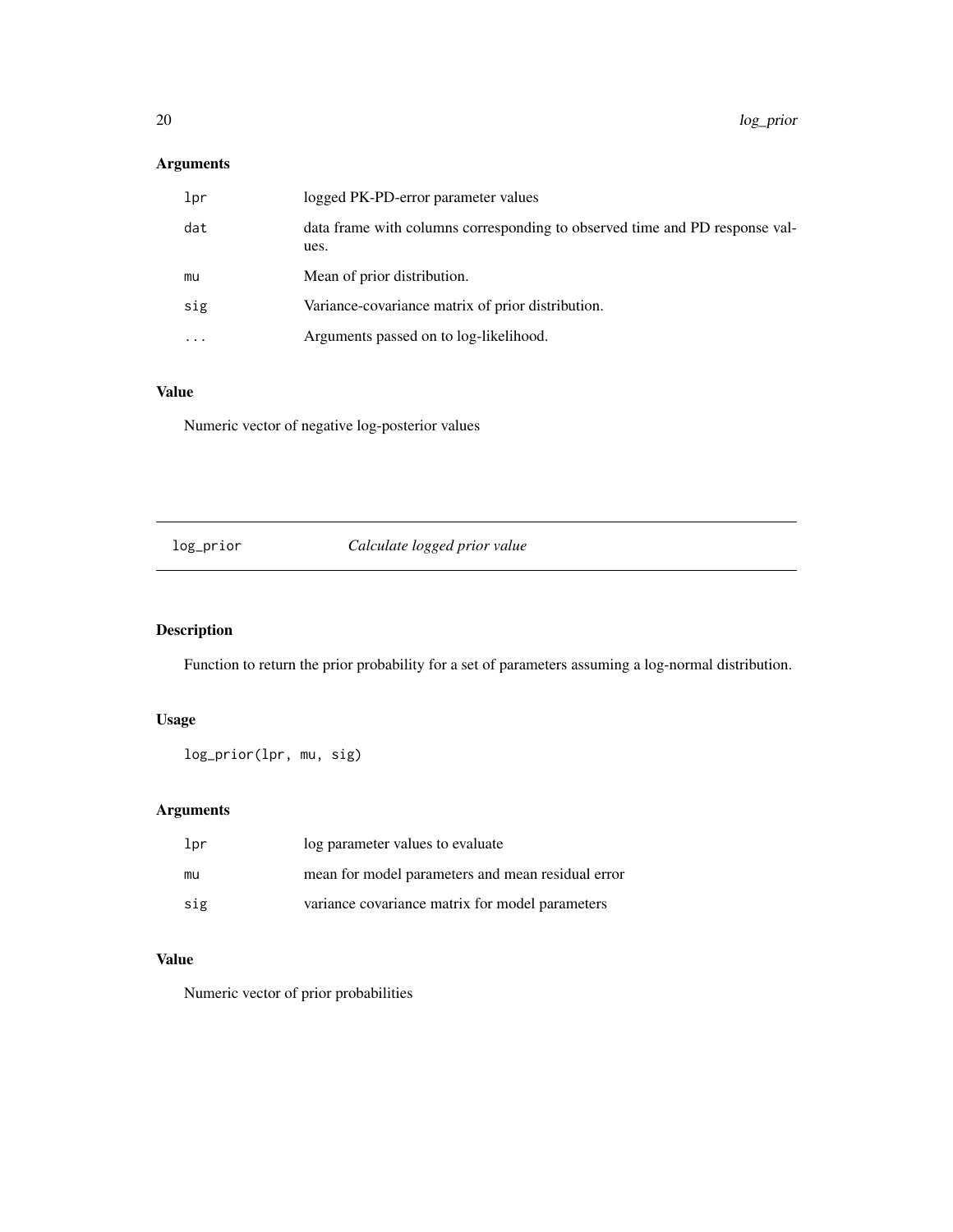<span id="page-20-0"></span>marsh\_poppk *———————————————————————————— Population PK and PK-PD functions – ———————————————————————————— Marsh population PK model.*

# Description

Takes in a vector of patient weights and returns a data frame of patient PK-PD parameters. KE0 parameter set to 1.2 in accordance with recommendations from Absalom et al., 2009 "Pharmacokinetic models for propofol- Defining and illuminating the devil in the detail"

# Usage

marsh\_poppk(df, rate = TRUE)

## Arguments

| df   | data frame with column titled "TBM" giving patient total body mass in kg.       |
|------|---------------------------------------------------------------------------------|
| rate | Logical. Should elimination rate constants be returned instead of clearance pa- |
|      | rameters.                                                                       |

## Value

data.frame with covariate-based PK parameter estimates based on Marsh propofol model.

pal *Color palate for tci plotting functions*

# Description

Color palate for tci plotting functions

## Usage

pal

## Format

An object of class character of length 7.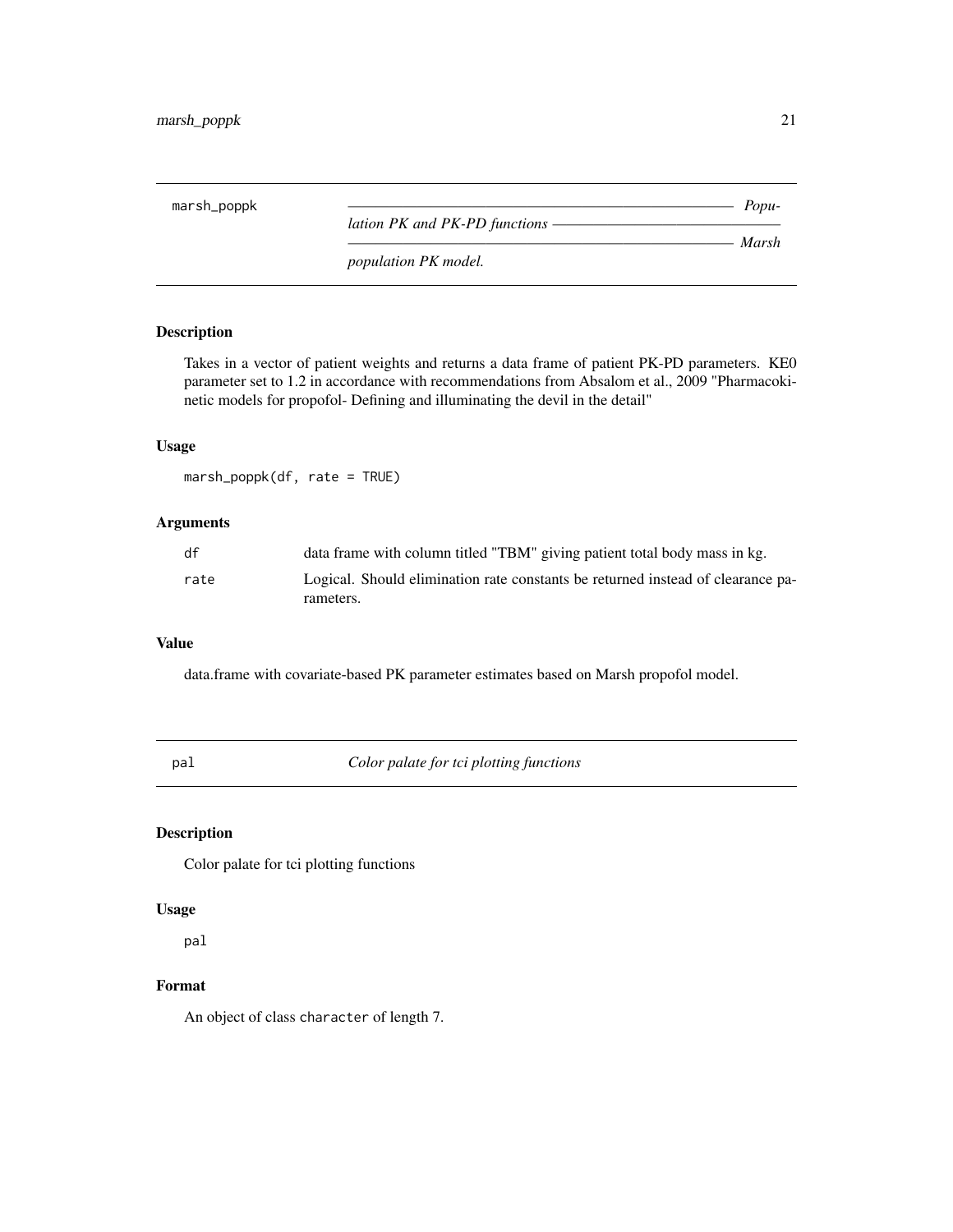<span id="page-21-0"></span>

One compartment IV infusion with first-order elimination.

# Usage

 $pkmod1cpt(tm, kR, pars, init = 0, inittm = 0)$ 

# Arguments

| tm     | Vector of times to evaluate the PK function at                                                        |
|--------|-------------------------------------------------------------------------------------------------------|
| kR     | Infusion rate $(e.g. \text{ml/min})$ .                                                                |
| pars   | Named vector of parameters with names $(\text{'k10'}, \text{'v1'})$ or $(\text{'cl'}, \text{'v1'})$ . |
| init   | Initial concentration. Defaults to 0.                                                                 |
| inittm | Time of initiation of infusion. Defaults to 0.                                                        |
|        |                                                                                                       |

# Value

Numeric vector of concentrations for a constant infusion rate

# Examples

pkmod1cpt(1,1,c(k10 = 0.5, v1 = 1))

pkmod2cpt *Two compartment IV infusion with first-order elimination.*

# Description

Two compartment IV infusion with first-order elimination.

## Usage

```
pkmod2cpt(tm, kR, pars, init = c(0, 0), inittm = 0, k20 = 0)
```

| Vector of times to evaluate the PK function at                                                |
|-----------------------------------------------------------------------------------------------|
| Infusion rate $(e.g. \text{ml/min})$ .                                                        |
| Named vector of parameters with names $(X10', X12', X21', V1, V2')$ or $(CL', Q', V1, V2')$ . |
| Initial concentration. Defaults to 0 in both compartments.                                    |
| Time of initiation of infusion. Defaults to 0.                                                |
| Elimination rate constant for second compartment. Defaults to 0.                              |
|                                                                                               |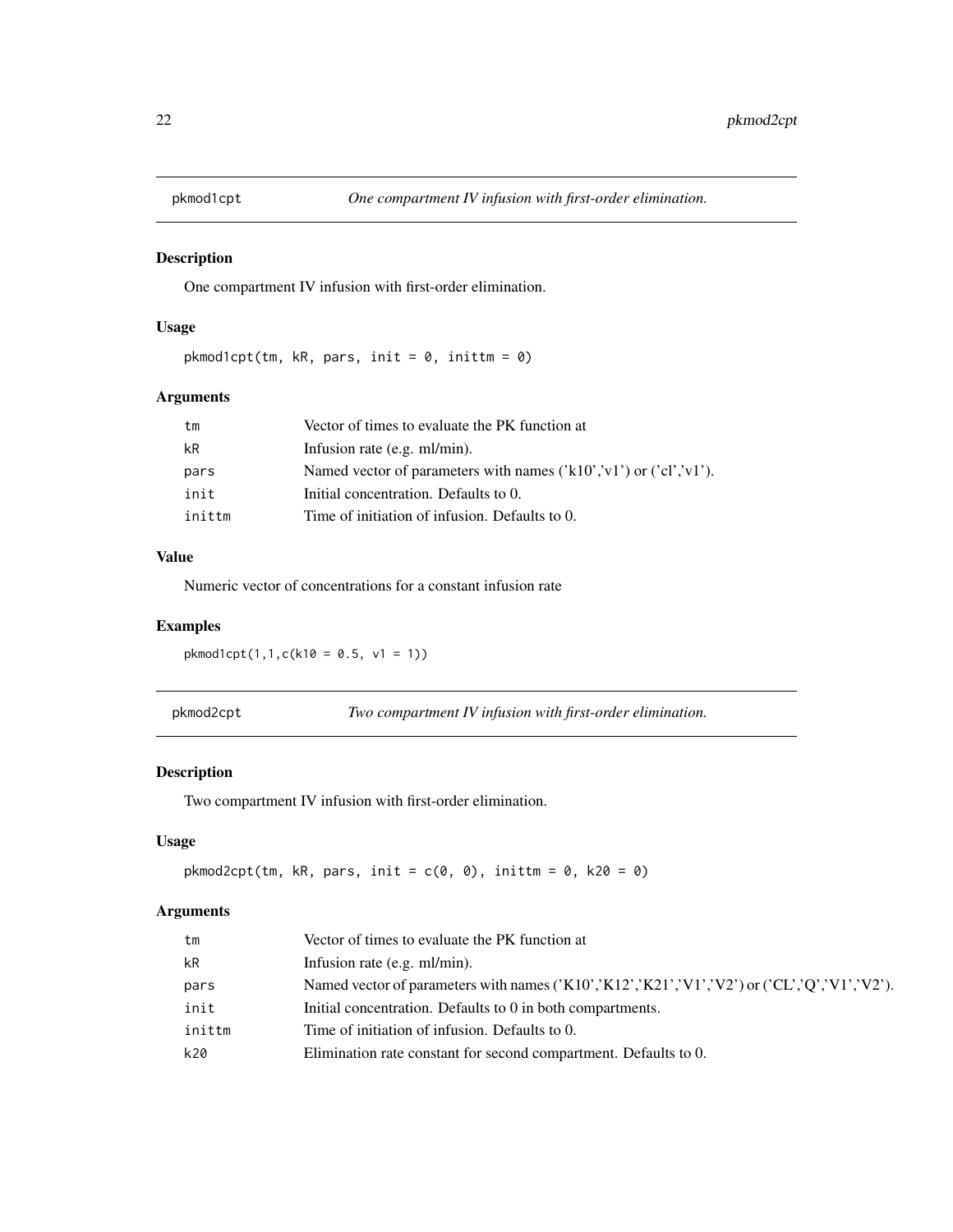# <span id="page-22-0"></span>pkmod3cpt 23

# Value

Numeric matrix of concentrations for a constant infusion rate

# Examples

 $pkmod2cpt(1,1,c(CL = 15, V1 = 10, Q2 = 10, V2 = 20))$ 

pkmod3cpt *Three compartment IV infusion with first-order elimination.*

# Description

Three compartment IV infusion with first-order elimination.

# Usage

 $pkmod3cpt(tm, kR, pars, init = c(0, 0, 0), inittm = 0, k20 = 0, k30 = 0)$ 

# Arguments

| Named vector of parameters with names $(X10', K12', K21', V1', V2')$ or $(CL', Q', V1', V2')$ . |
|-------------------------------------------------------------------------------------------------|
|                                                                                                 |
|                                                                                                 |
|                                                                                                 |
|                                                                                                 |
|                                                                                                 |

## Value

Numeric matrix of concentrations for a constant infusion rate

# Examples

 $pkmod3cpt(1,1,c(CL = 15, Q2 = 10, Q3 = 5, V1 = 10, V2 = 20, V3 = 50))$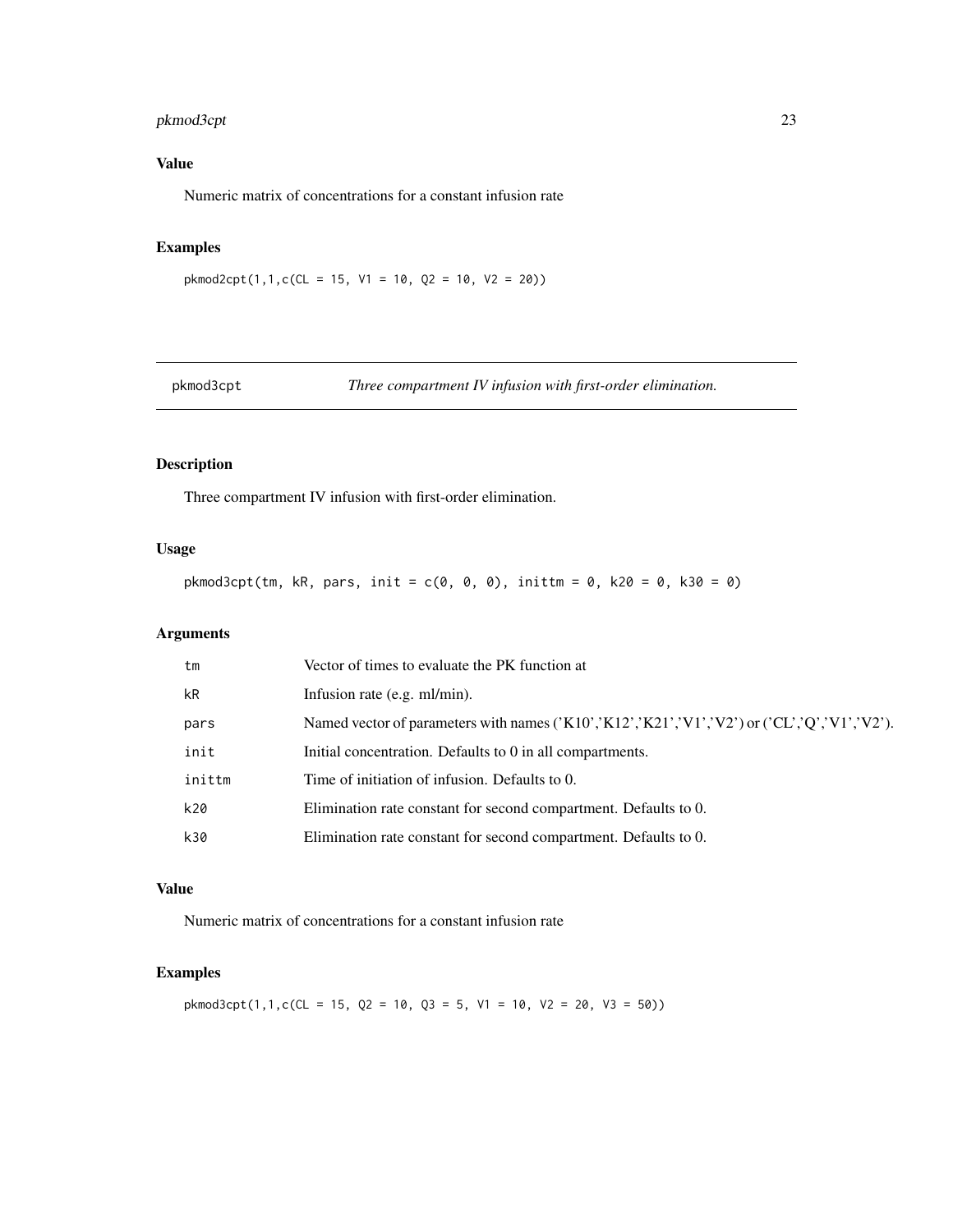<span id="page-23-0"></span>

3 compartment IV infusion with first-order absorption between compartments and with an additional effect-site compartment. The analytical solutions implemented in this function are provided in "ADVAN-style analytical solutions for common pharmacokinetic models" by Abuhelwa et al. 2015.

#### Usage

```
pkmod3cptm(
  tm,
  kR,
  pars,
  init = c(0, 0, 0, 0),
  inittm = 0,
  return \text{cpt} = c("all", "cpt", "cpt2", "cpt3", "cpt4"))
```
## Arguments

| tm        | Vector of times to evaluate the PK function at                                                                                 |
|-----------|--------------------------------------------------------------------------------------------------------------------------------|
| kR        | Infusion rate (e.g. ml/min).                                                                                                   |
| pars      | Named vector of parameters with names $(k10,k12,k21,k13,k31,v1,v2,v3,ke0)$                                                     |
| init      | Initial concentration                                                                                                          |
| inittm    | Time of initiation of infusion                                                                                                 |
| returncpt | Optionally specify a single compartment to return concentrations for. Defaults<br>to returning all compartment concentrations. |

#### Details

This function takes in arguments for each of the absorption and elimination rate constants of a threecompartment model as well as initial concentrations, c0. ke0 gives the rate of elimination from the effect-site compartment into the central compartment (i.e. k41). The rate of absorption into the effect-site compartment is set at 1/10,000 the value of ke0. The function returns a set of functions that calculate the concentration in each of the four compartments as a function of time.

#### Value

Numeric matrix of concentrations for a constant infusion rate

#### Examples

```
pars_3cpt <- c(k10=1.5,k12=0.15,k21=0.09,k13=0.8,k31=0.8,v1=10,v2=15,v3=100,ke0=1)
pkmod3cptm(1,1,pars_3cpt)
```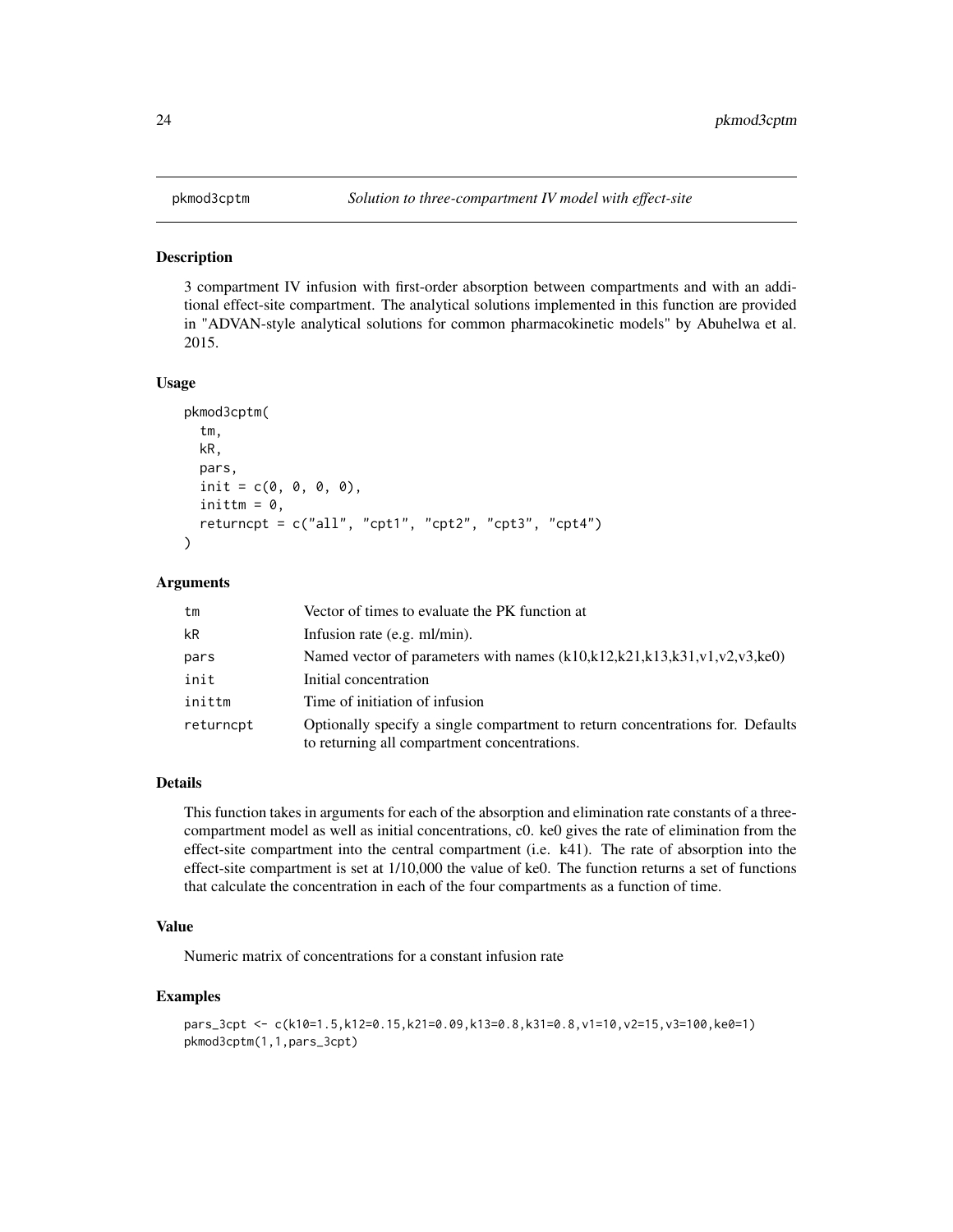<span id="page-24-0"></span>pk\_basic\_solution\_3cpt\_metab

*Solution to three-compartment IV model*

# Description

3 compartment IV infusion with first-order absorption between compartments and with an additional effect-site compartment. The analytical solutions implemented in this function are provided in "ADVAN-style analytical solutions for common pharmacokinetic models" by Abuhelwa et al. 2015.

# Usage

```
pk_basic_solution_3cpt_metab(
  kR,
  k10,
 k12,
 k21,
 k13,
 k31,
  v1,
  v2,
  v3,
 ke0,
  c0 = c(0, 0, 0, 0))
```

| kR              | Infusion rate (e.g. ml/min).                                    |
|-----------------|-----------------------------------------------------------------|
| k10             | Rate of excretion from central compartment.                     |
| k12             | Rate of transfer from compartment 1 to compartment 2.           |
| k <sub>21</sub> | Rate of transfer from compartment 2 to compartment 1.           |
| k13             | Rate of transfer from compartment 1 to compartment 3.           |
| k31             | Rate of transfer from compartment 3 to compartment 1.           |
| v <sub>1</sub>  | Volume of compartment 1.                                        |
| v <sub>2</sub>  | Volume of compartment 2.                                        |
| v <sub>3</sub>  | Volume of compartment 3.                                        |
| ke0             | Rate of transfer from effect-site compartment to compartment 1. |
| c0              | Initial concentrations. Defaults to 0 in each compartment.      |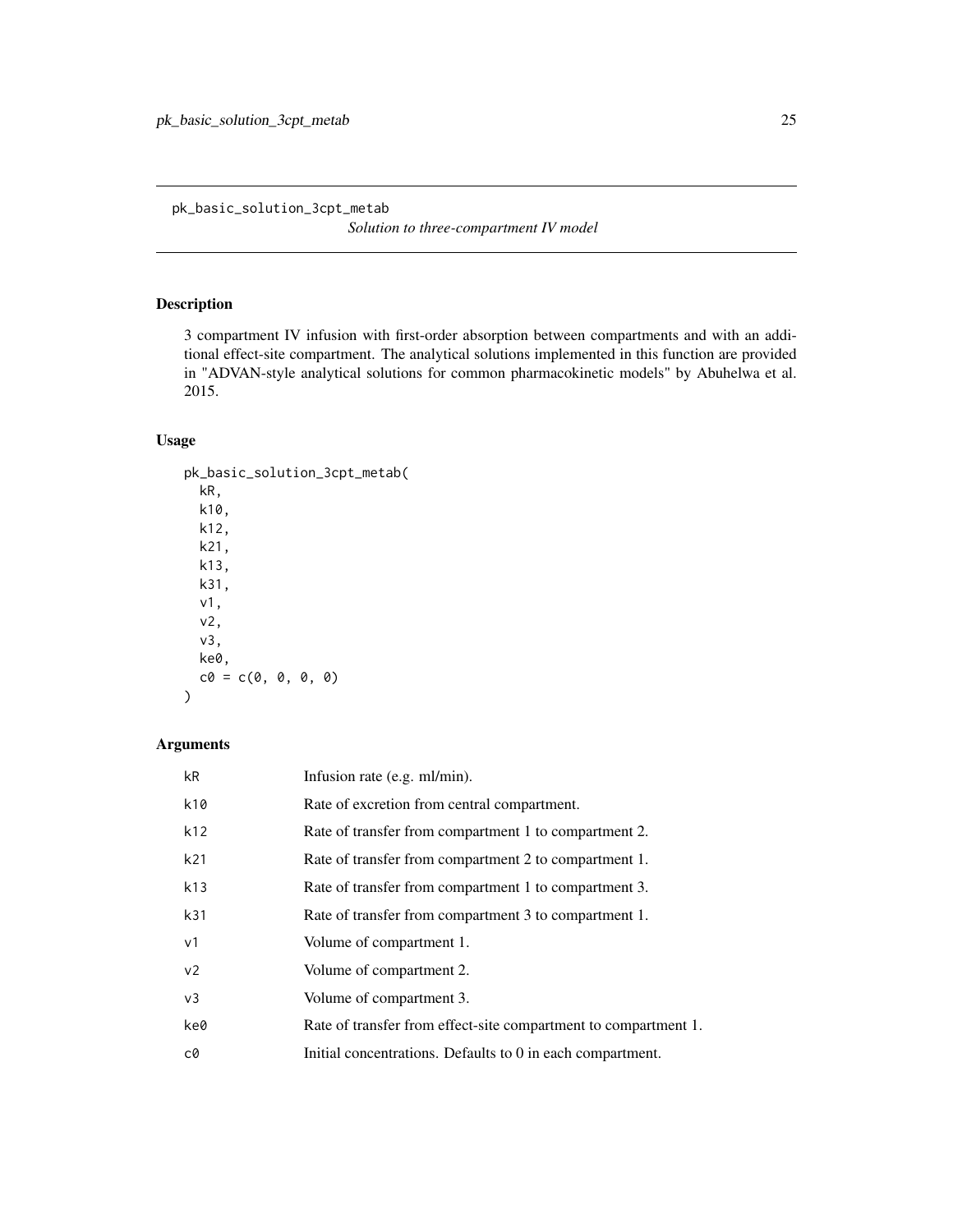# Details

This function takes in arguments for each of the absorption and elimination rate constants of a threecompartment model as well as initial concentrations, c0. ke0 gives the rate of elimination from the effect-site compartment into the central compartment (i.e. k41). The rate of absorption into the effect-site compartment is set at 1/10,000 the value of ke0. The function returns a set of functions that calculate the concentration in each of the four compartments as a function of time.

## Value

Numeric matrix of concentrations for a constant infusion rate

## Examples

```
data(eleveld_pk)
data(eleveld_pd)
pk_vars <- c("V1","V2","V3","CL","Q2","Q3")
pd_vars <- c("E50","KE0","EMAX","GAM","GAM1","RESD")
pk_pars <- subset(eleveld_pk, ID == 403, select = pk_vars)
pd_pars <- subset(eleveld_pd, ID == 403, select = pd_vars)
sol <- pk_basic_solution_3cpt_metab(kR = 1,
                                     k10 = pk_pars$CL / pk_pars$V1,
                                     k12 = pk_{pars}$Q2 / pk_pars$V1,
                                     k21 = pk_{pars}$Q2 / pk_{pars}$V2,
                                     k13 = pk_{pars}$03 / pk_{pars}$V1,
                                     k31 = pk_{pars}$Q3 / pk_{pars}$V3,
                                     v1 = pk_pars$V1,
                                     v2 = pk_{pars}v2,
                                     v3 = pk_{pars}v3,
                                     ke0 = pd_{pars $KE0,
                                     c0 = c(0, 0, 0, 0)# concentration in central and effect site compartments
tms < -seq(0,1,0.1)cbind(sol$c_1(tms), sol$c_4(tms))
```
pk\_solution\_3cpt\_metab

```
Iterate solution to three-compartment model
```
#### Description

This function extends the function pk basic solution 3cpt metab to a specified infusion schedule, rather than a single infusion.

## Usage

```
pk_solution_3cpt_metab(pars, ivt, init)
```
<span id="page-25-0"></span>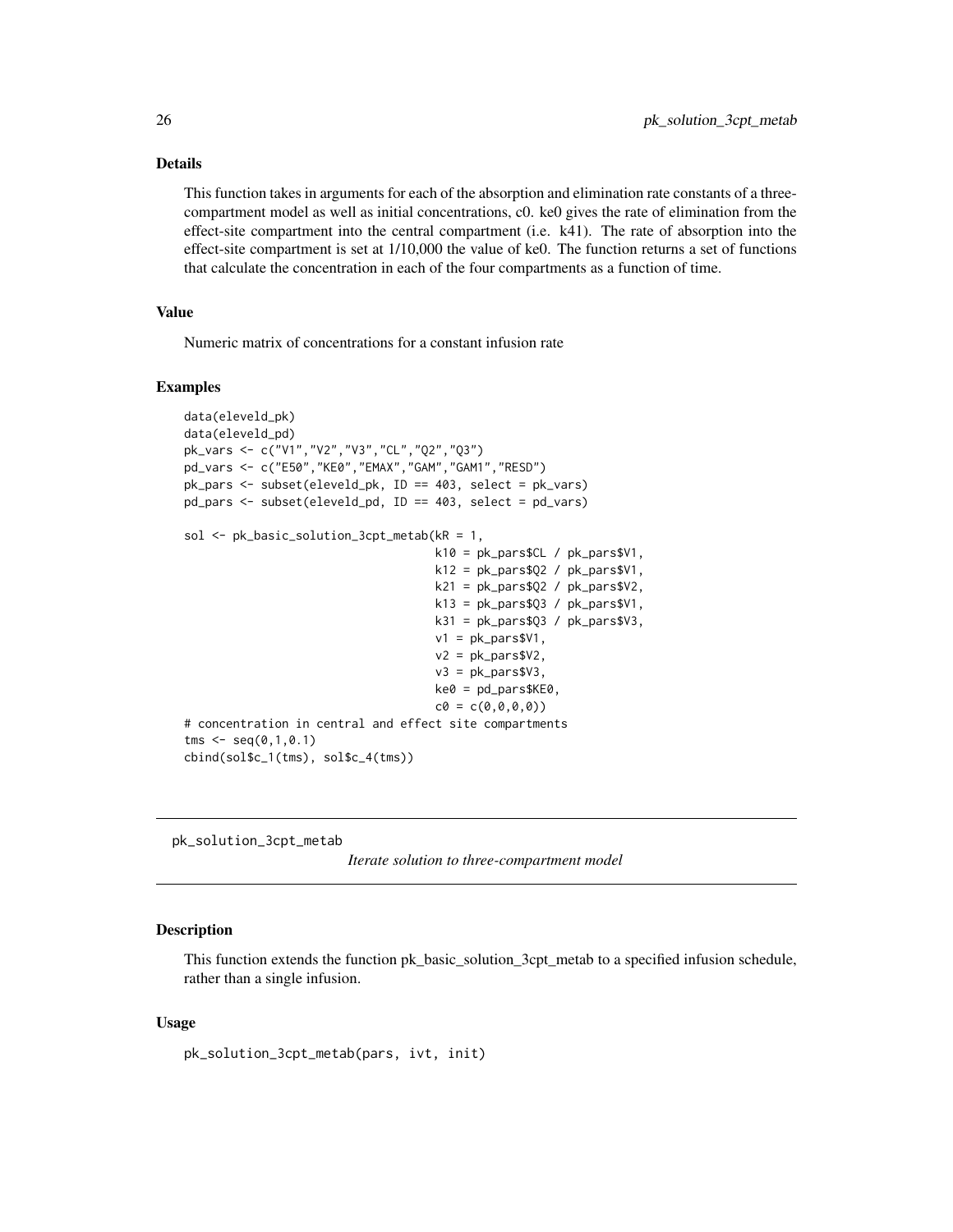#### <span id="page-26-0"></span>**Arguments**

| pars | Named vector of parameters for a 3-compartment model with effect-site.                                                                               |
|------|------------------------------------------------------------------------------------------------------------------------------------------------------|
| ivt  | Infusion schedule given in the form of a named list (e.g. list(list(begin = 0, end<br>$= 2, k_R = 1$ , list(begin = 4, end = 6, k <sub>R</sub> = 1)) |
| init | initial concentrations for the 4 compartments.                                                                                                       |

# Value

Numeric matrix of concentrations for a set of infusions

# Examples

```
data(eleveld_pk)
pk_pars <- subset(eleveld_pk, ID == 403, c("V1","V2","V3","CL","Q2","Q3"))
pd_pars <- subset(eleveld_pd, ID == 403, c("E50","KE0","EMAX","GAM","GAM1","RESD"))
pars <- c(k10 = pk_pars$CL / pk_pars$V1,
          k12 = pk_{pars}$Q2 / pk_{pars}$V1,
          k21 = pk_{pars}$Q2 / pk_{pars}$V2,
          k13 = pk_{pars}$Q3 / pk_{pars}$V1,
          k31 = pk_{pars}$03 / pk_{pars}$V3,
          v1 = pk_{pars}V1,
          v2 = pk_{pars}v2,
          v3 = pk_{pars}V3,
          ke0 = pd_pars$KE0)
ivt <- list(list(begin=0.0, end=0.5, k_R=6),
            list(begin=8.0, end=8.5, k_R=6),
            list(begin=16.0, end=16.5, k_R=6),
            list(begin=24.0, end=24.5, k_R=6),
            list(begin=32.0, end=32.5, k_R=6))
init <-c(0,0,0,0)sol <- pk_solution_3cpt_metab(pars, ivt, init)
sol(seq(0,32))
```
pk\_solution\_3cpt\_metab\_singleinf *Single infusion 3-compartment PK solution*

## Description

Piece-wise solution for a single infusion followed by a period with no infusion. This function is similar to pk\_solution\_3cpt\_metab, except that it accepts and implements only the first infusion. This function exists primarily for reducing computational speed when searching for time until maximum concentration.

## Usage

```
pk_solution_3cpt_metab_singleinf(pars, ivt, init, ce_only = FALSE)
```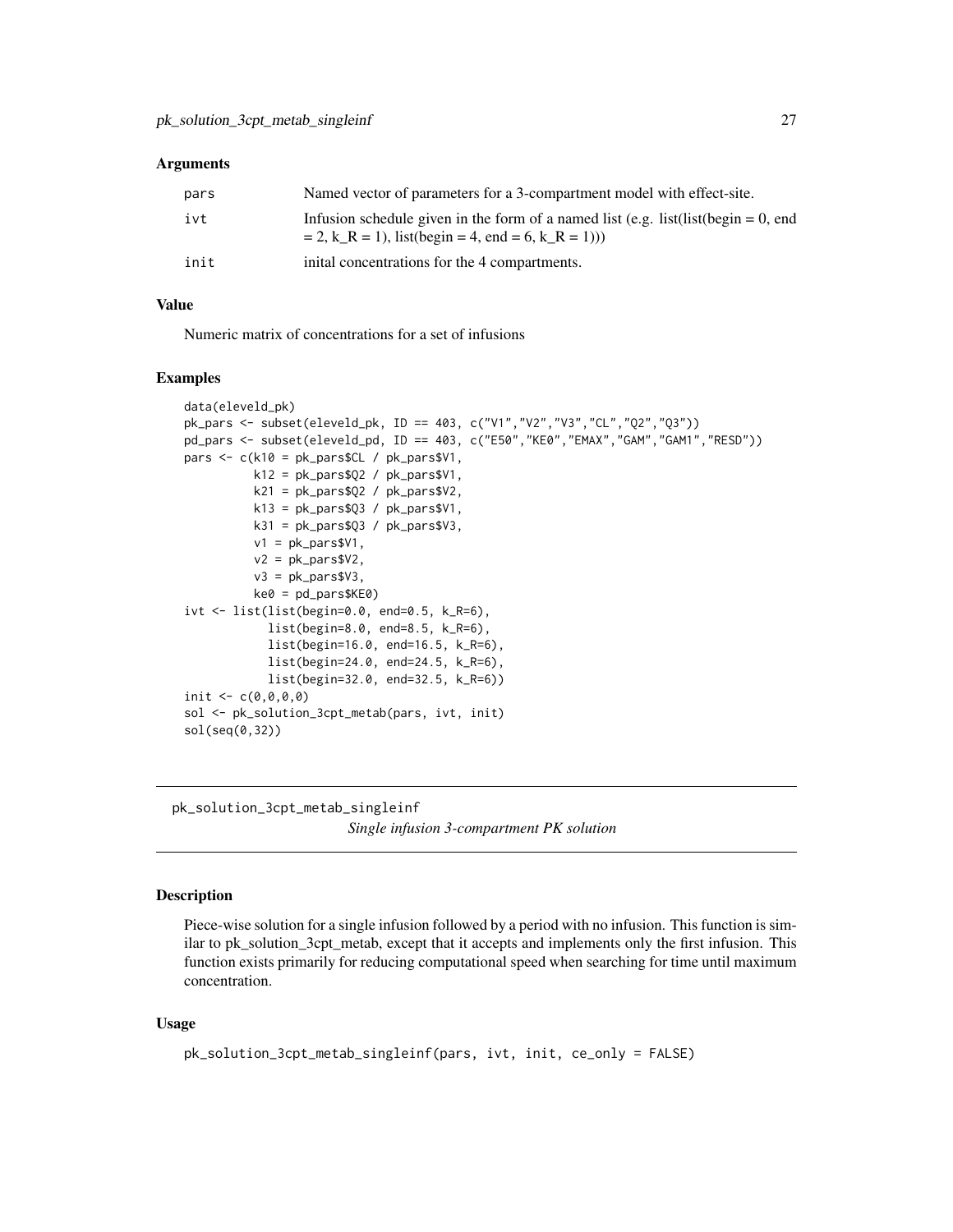## <span id="page-27-0"></span>**Arguments**

| pars    | Named vector of parameters for a 3-compartment model with effect-site.                                                                               |
|---------|------------------------------------------------------------------------------------------------------------------------------------------------------|
| ivt     | Infusion schedule given in the form of a named list (e.g. list(list(begin = 0, end<br>$= 2, k_R = 1$ , list(begin = 4, end = 6, k <sub>R</sub> = 1)) |
| init    | Initial concentrations for the 4 compartments.                                                                                                       |
| ce_onlv | Logical. Should only the effect-site concentration be returned. Defaults to<br><b>FALSE</b>                                                          |

## Value

Numeric matrix of concentrations for a three-compartment metabolite model

### Examples

```
data(eleveld_pk)
data(eleveld_pd)
pk_pars <- subset(eleveld_pk, ID == 403, select = c("V1","V2","V3","CL","Q2","Q3"))
pd_pars <- subset(eleveld_pd, ID == 403, select = c("E50","KE0","EMAX","GAM","GAM1","RESD"))
pars <- c(k10 = pk_pars$CL / pk_pars$V1,
          k12 = pk_pars$Q2 / pk_pars$V1,
          k21 = pk_{pars}$Q2 / pk_{pars}$V2,
          k13 = pk_pars$Q3 / pk_pars$V1,
          k31 = pk_pars$Q3 / pk_pars$V3,
          v1 = pk_pars$V1,
          v2 = pk_{pars}v2,
          v3 = pk_pars$V3,
          ke0 = pd_{parsKE0)ivt \le list(begin = 0, end = 0.5, k_R = 1)
init \leq c(0, 0, 0, 0)sol <- pk_solution_3cpt_metab_singleinf(pars, ivt, init)
sol(seq(0,5,0.1))
```
plot.pkmod *Plot object with class 'pkmod'*

#### Description

Will show predicted concentrations in compartments associated with an infusion schedule.

User can provide a series of effect-site concentrations and a PD model or an infusion schedule with a PK-PD model.

Plot output returned by "bayes\_control" function.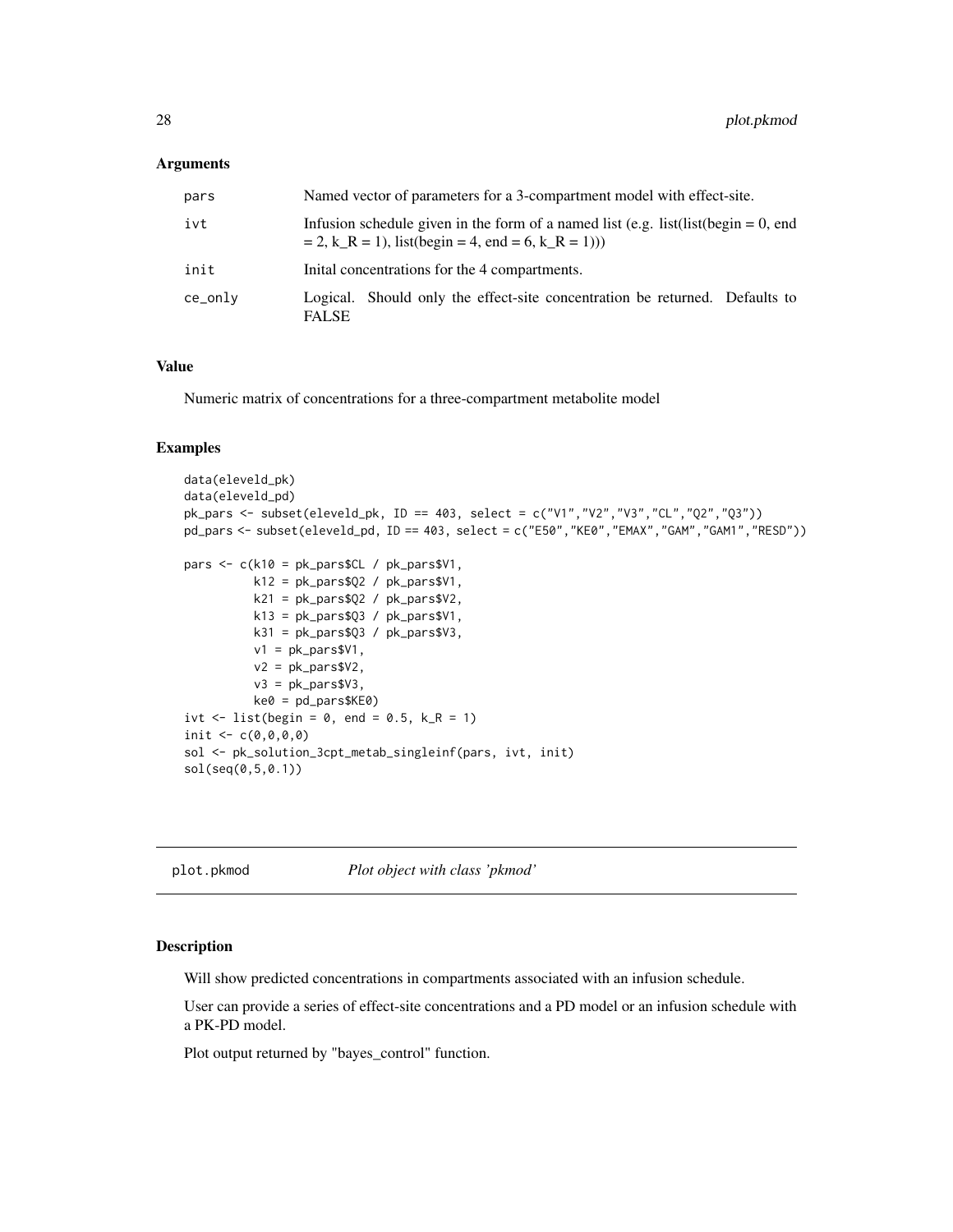# plot.pkmod 29

# Usage

```
## S3 method for class 'pkmod'
plot(
 x,
  ...,
 inf,
 npts = 1000,
 title = NULL,
 xlab = "Time",
 ylab = "Concentration"
\mathcal{L}## S3 method for class 'pdmod'
plot(
 x,
  ...,
 pkmod,
  inf,
 pars_pd,
 pars_pk = NULL,
 npts = 1000,
 plot_pk = TRUE,
 title = NULL,
  ecmpt = NULL,
 xlab = "Time",
 ylab_con = "Concentration",
 ylab_resp = "Response"
\mathcal{L}## S3 method for class 'tciinf'
plot(
 x,
  ...,
  title = NULL,
 display = TRUE,
 xlab = "Time",
 ylab_con = "Concentration",
 ylab_resp = "Response"
)
## S3 method for class 'datasim'
plot(
 x,
  ...,
 pars_prior = NULL,
 pars_post = NULL,
 pk\_ix = NULL,pd_ix = NULL,
```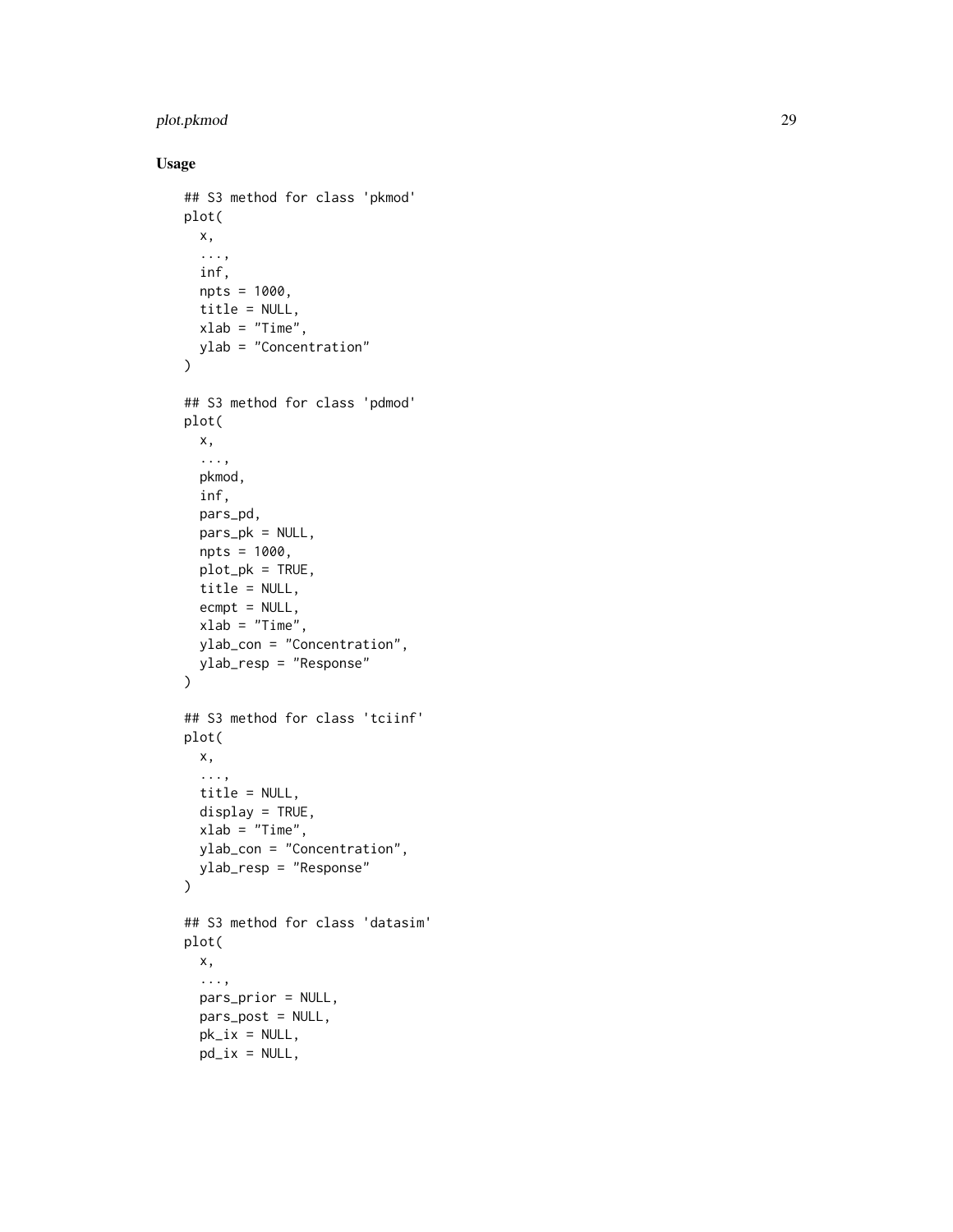```
xlab = "Time",
 ylab_con = "Concentration",
 ylab_resp = "Response"
\mathcal{L}## S3 method for class 'bayessim'
plot(x, ..., xlab = "Time", ylab\_con = "Concentration", ylab\_resp = "Response")
```
# Arguments

| X          | Object returned from "bayes_control" function                                                        |
|------------|------------------------------------------------------------------------------------------------------|
| .          | .                                                                                                    |
| inf        | An infusion schedule object with columns "begin", "end", "infrt".                                    |
| npts       | Number of points used to evaluate predicted concentrations.                                          |
| title      | Title of plot.                                                                                       |
| xlab       | x-axis label                                                                                         |
| ylab       | y-axis label                                                                                         |
| pkmod      | PK model                                                                                             |
| pars_pd    | Parameters used by pdmod.                                                                            |
| pars_pk    | Parameters used by pkmod.                                                                            |
| plot_pk    | Logical. Should PK concentrations be plotted alongside the PD response. De-<br>faults to TRUE.       |
| ecmpt      | Effect-site compartment number. Defaults to the last compartment concentration<br>returned by pkmod. |
| ylab_con   | y-axis label for concentration-time plot                                                             |
| ylab_resp  | y-axis label for response-time plot                                                                  |
| display    | Logical. Should plots be printed or returned as an arrangeGrob object?                               |
| pars_prior | Named vector of prior PK or PK-PD parameters                                                         |
| pars_post  | Named vector of posterior PK or PK-PD parameters                                                     |
| pk_ix      | Indicies of parameter vector(s) corresponding to PK parameters                                       |
| pd_ix      | Indicies of parameter vector(s) corresponding to PD parameters                                       |
|            |                                                                                                      |

# Value

ggplot object displaying predicted concentrations for a pkmod object.

ggplot object arranged with gridExtra::grid.arrange displaying predicted response for a pdmod object.

gtable object using gridExtra::arrangeGrob

ggplot object displaying simulated data

ggplot object displaying simulated data.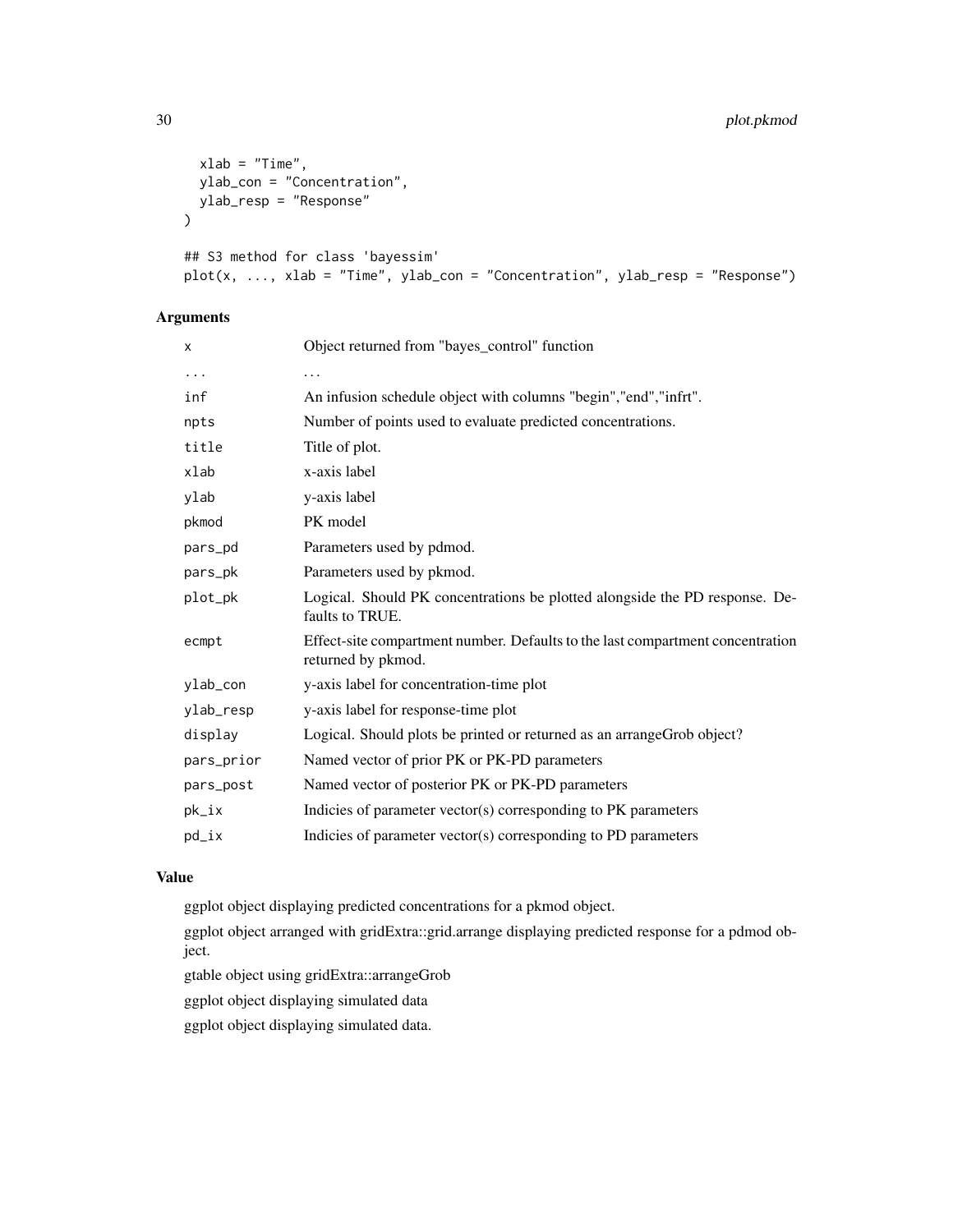<span id="page-30-0"></span>predict\_pkmod *Predict concentrations from a pkmod object - can be a user defined function*

# Description

Apply a PK model piecewise to infusion schedule

# Usage

```
predict_pkmod(
 object,
  ...,
 inf,
  tms = NULL,
 dtm = 1/6,
 return_init = FALSE,
  remove_bounds = TRUE
)
```
# Arguments

| object        | An object with class pkmod.                                                                                                                                                                                                |
|---------------|----------------------------------------------------------------------------------------------------------------------------------------------------------------------------------------------------------------------------|
| $\ddots$ .    | Arguments passed on to pkmod                                                                                                                                                                                               |
| inf           | An infusion schedule object with columns "begin", "end", "infrt".                                                                                                                                                          |
| tms           | Times to evaluate predictions at. Will default to a sequence spanning the infu-<br>sions at intervals of dtm.                                                                                                              |
| dtm           | Interval used for prediction if argument tms is unspecified.                                                                                                                                                               |
| return_init   | Logical indicating if concentrations at time 0 should be returned. Defaults to<br>FALSE.                                                                                                                                   |
| remove_bounds | Logical, indicating if concentrations calculated at changes in infusion rates should<br>be returned if not included in prediction times. Defaults to TRUE, so that only<br>concentrations at specified times are returned. |

# Value

Matrix of predicted concentrations associated with a pkmod object and and infusion schedule.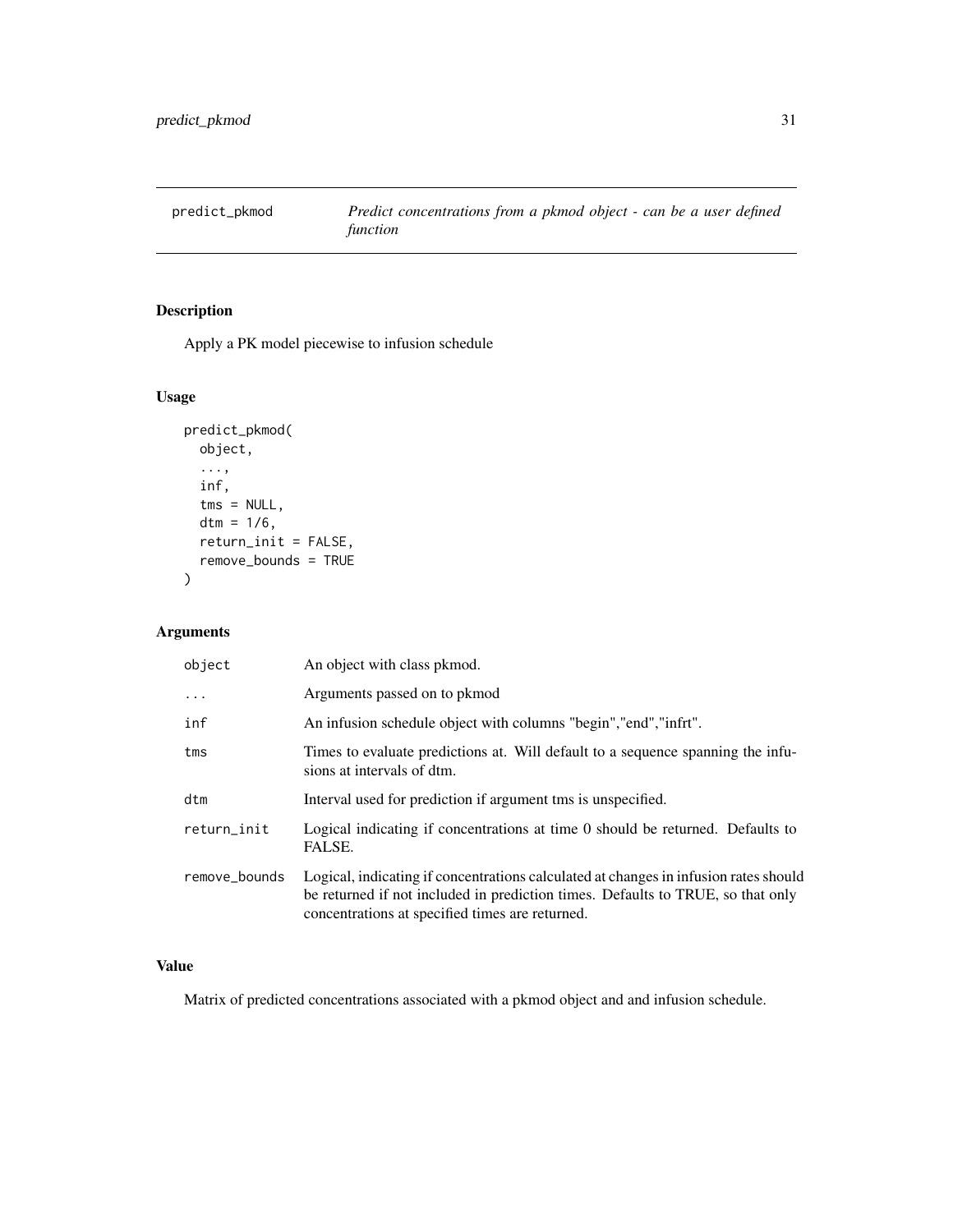<span id="page-31-0"></span>predict\_pkmod\_Rcpp *Predict concentrations from a pkmod object using Rcpp implementations*

# Description

predict method to apply pk model piecewise to infusion schedule

# Usage

```
predict_pkmod_Rcpp(
 object,
  ...,
  inf,
  tms = NULL,
  dtm = 1/6,
  return_init = FALSE,
  remove_bounds = TRUE
)
```
# Arguments

| object        | An object with class pkmod.                                                                                                                                                                                                |
|---------------|----------------------------------------------------------------------------------------------------------------------------------------------------------------------------------------------------------------------------|
| $\ddotsc$     | Arguments passed on to pkmod                                                                                                                                                                                               |
| inf           | An infusion schedule object with columns "begin", "end", "infrt".                                                                                                                                                          |
| tms           | Times to evaluate predictions at. Will default to a sequence spanning the infu-<br>sions at intervals of dtm.                                                                                                              |
| dtm           | Interval used for prediction if argument tms is unspecified.                                                                                                                                                               |
| return_init   | Logical indicating if concentrations at time 0 should be returned. Defaults to<br>FALSE.                                                                                                                                   |
| remove_bounds | Logical, indicating if concentrations calculated at changes in infusion rates should<br>be returned if not included in prediction times. Defaults to TRUE, so that only<br>concentrations at specified times are returned. |

# Value

Matrix of predicted concentrations associated with a pkmod object and and infusion schedule.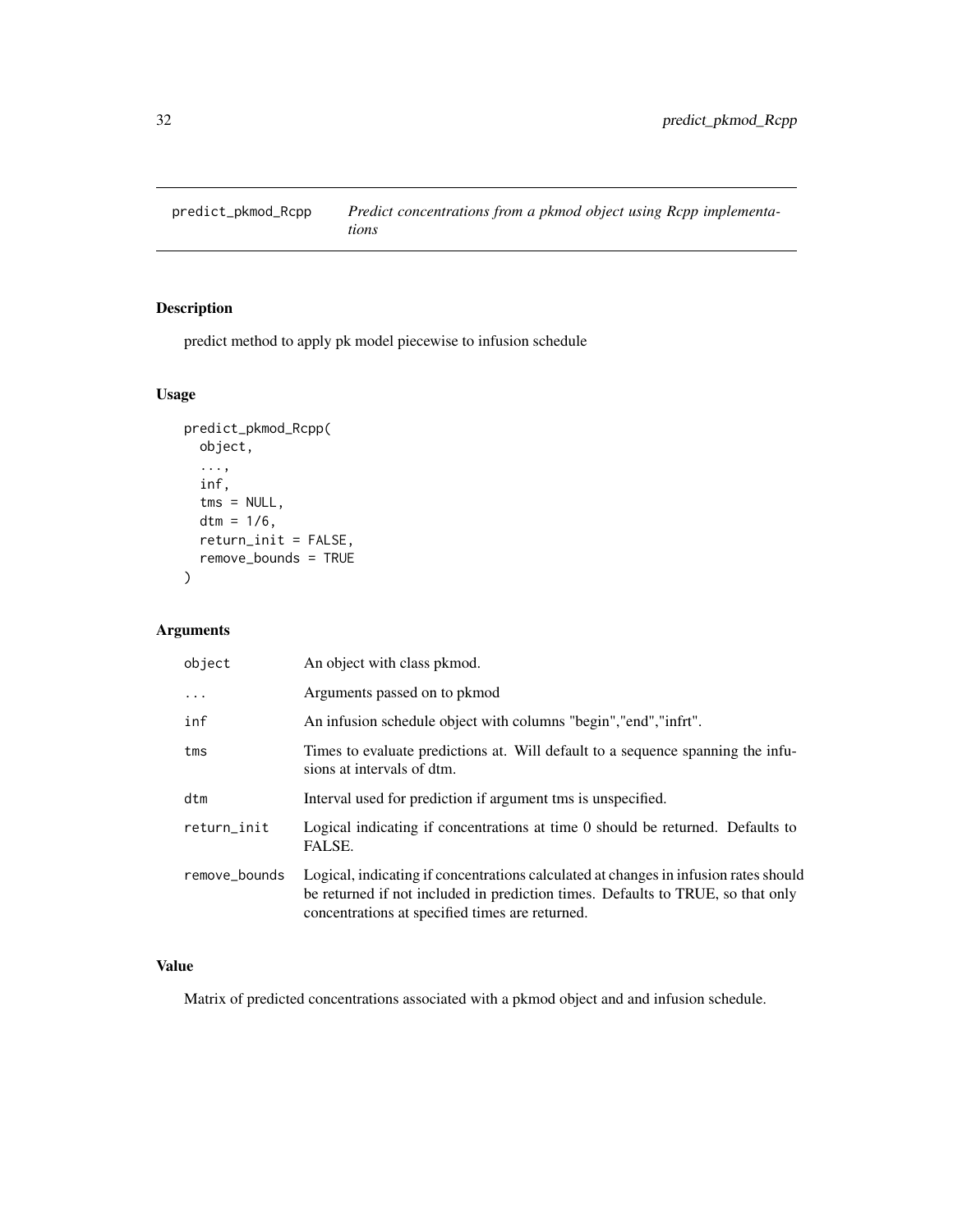<span id="page-32-0"></span>restrict\_sigmoid *Restrict target sigmoid values*

## Description

Function to place restriction on gamma and E50 parameters of target sigmoid such that it passes through point (tfinal, BISfinal+eps)

# Usage

restrict\_sigmoid(t50, tfinal = 10, eps = 1, BIS0 = 100, BISfinal = 50 - eps)

# Arguments

| t50      | parameter of Emax model                                     |
|----------|-------------------------------------------------------------|
| tfinal   | end of the induction period                                 |
| eps      | distance between BISfinal and the target function at trinal |
| BIS0     | starting BIS value                                          |
| BISfinal | asymptote of Emax model                                     |

# Value

Numeric vector of PD parameter values

## Examples

pars  $\leq$  c(V1 = 8.9, CL = 1.4, q2 = 0.9, v2 = 18) format\_pars(pars, ncmpt = 2)

schnider\_poppk *Schnider population PK model*

# Description

Evaluate Schnider population PK model at patient covariate values.

## Usage

```
schnider_poppk(df, rate = FALSE, rand = FALSE)
```

| df   | data frame with variable names "AGE", "TBM", "HGT", "MALE"                                                                                |
|------|-------------------------------------------------------------------------------------------------------------------------------------------|
| rate | Logical. Should rate parameters be returned rather than clearance. Defaults to<br><b>FALSE</b>                                            |
| rand | Logical. Should a vector of Monte Carlo samples be returned instead of point<br>estimates at patient covariate values. Defaults to FALSE. |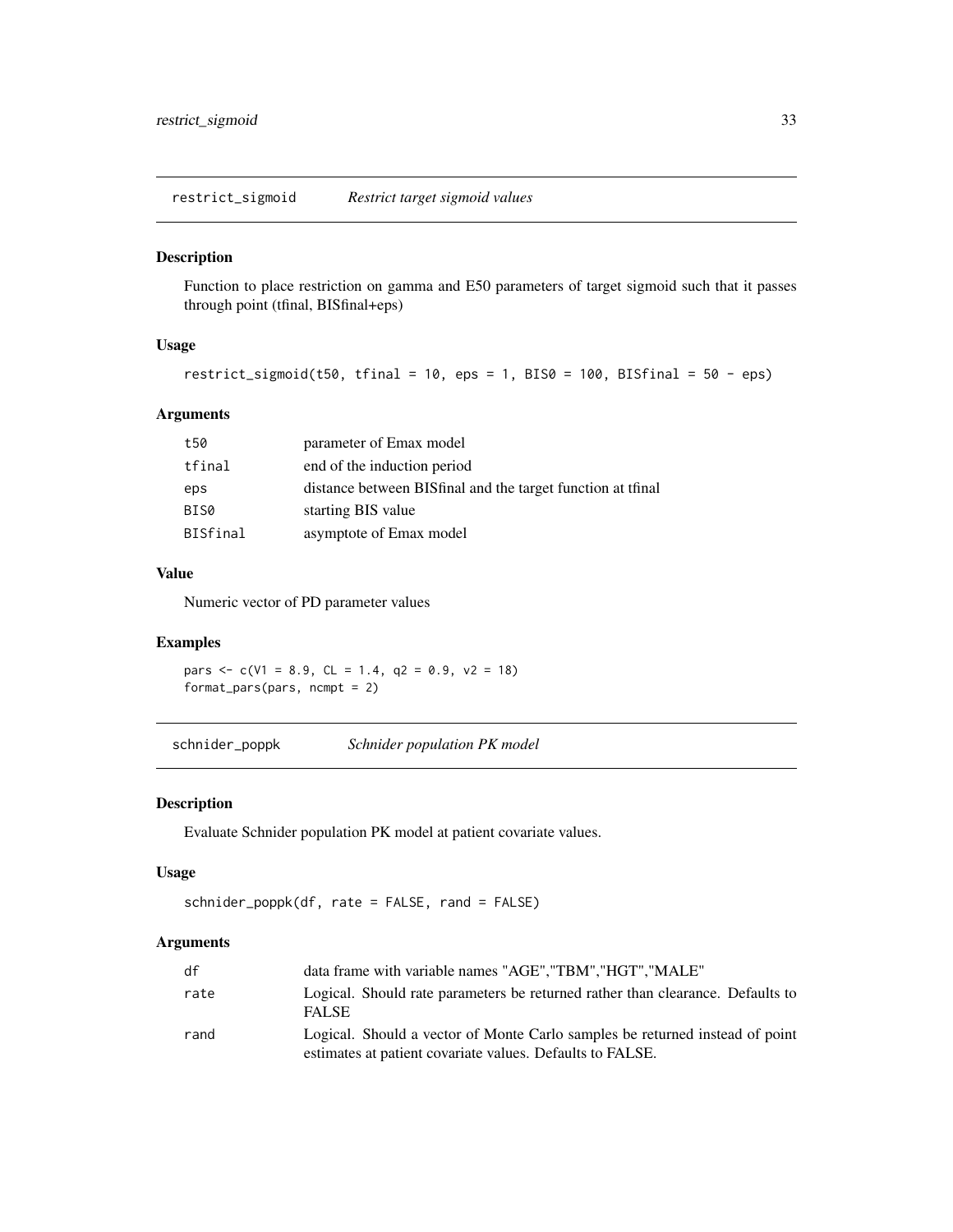# <span id="page-33-0"></span>Value

data.frame with covariate-based PK parameter estimates based on Schnider propofol model.

# Examples

marsh\_poppk(data.frame(TBM = c(50,70,90)))

seqby *Sequence including bounds*

# Description

Create a sequence between two values at regular intervals and include bounds in output.

# Usage

seqby(from, to, by)

## Arguments

| from | sequence starting value   |
|------|---------------------------|
| to   | sequence end value        |
| by   | increment of the sequence |

# Value

Numeric vector

# Examples

tail\_vec(1:8) tail\_vec(matrix(1:8,2,4))

sigmoid\_targetfn *Sigmoid target function*

# Description

Sigmoid target function

# Usage

```
sigmoid_targetfn(lpars, tms, bis0 = 93, ...)
```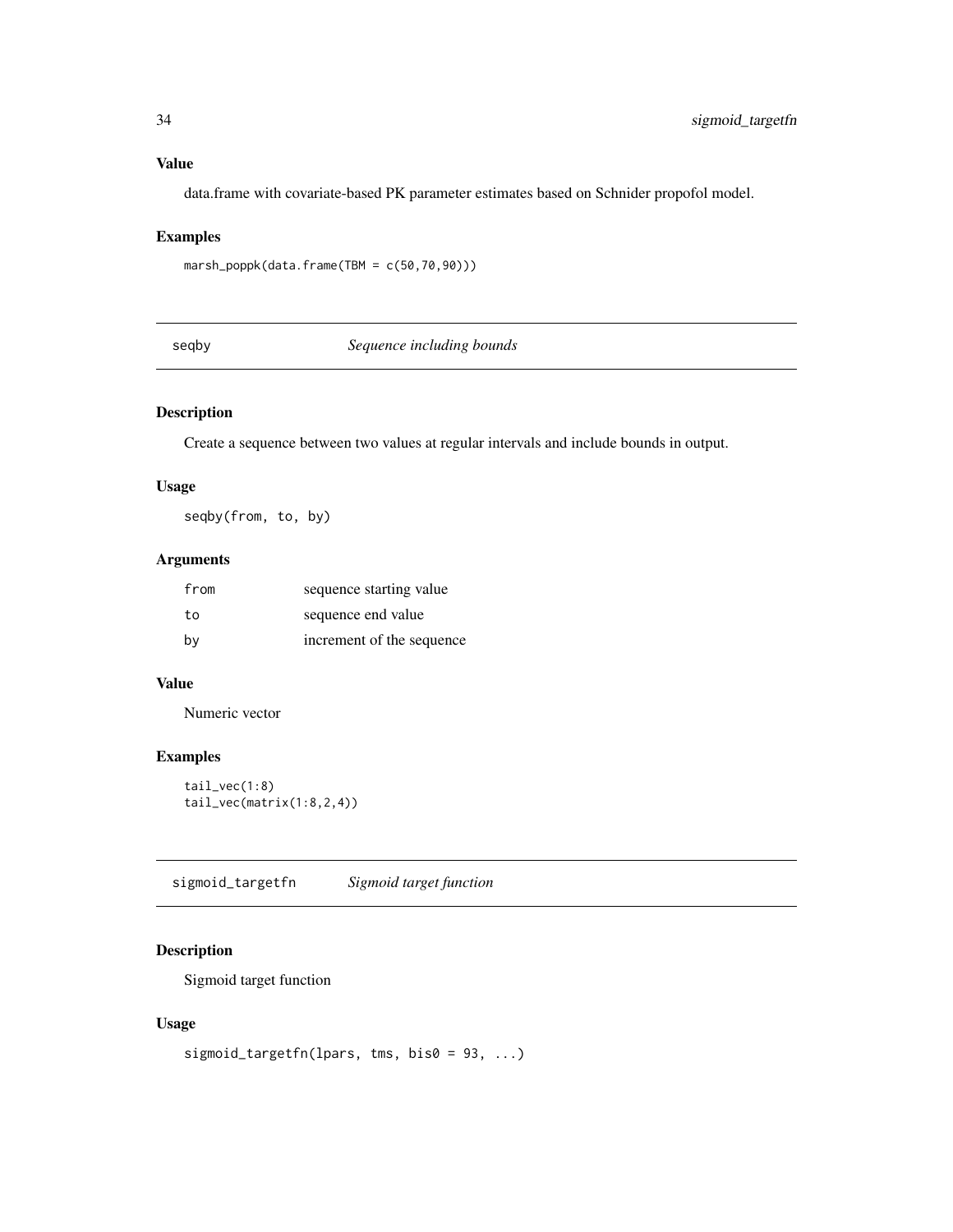#### <span id="page-34-0"></span>tail\_vec 35

# Arguments

| lpars | Logged parameter values                            |
|-------|----------------------------------------------------|
| tms   | Times to evaluate sigmoid function                 |
| bis0  | BIS value with no drug administered                |
|       | Arguments passed on to 'restrict_sigmoid' function |

# Value

Numeric vector of PD values.

# tail\_vec *Extract last element or column*

# Description

Function to extract the last element from a vector or the last column from a matrix

# Usage

tail\_vec(x)

# Arguments

x Vector or matrix

#### Value

Numeric value if x is a vector, numeric vector if x is a matrix

tci *Apply TCI algorithm*

# Description

Function to iterate any arbitrary TCI algorithm to a series of points. By default, the function will update infusion rates at fixed intervals (e.g. every 10 seconds); however, users will have the option of waiting only calculating infusions after the prior target has been obtained.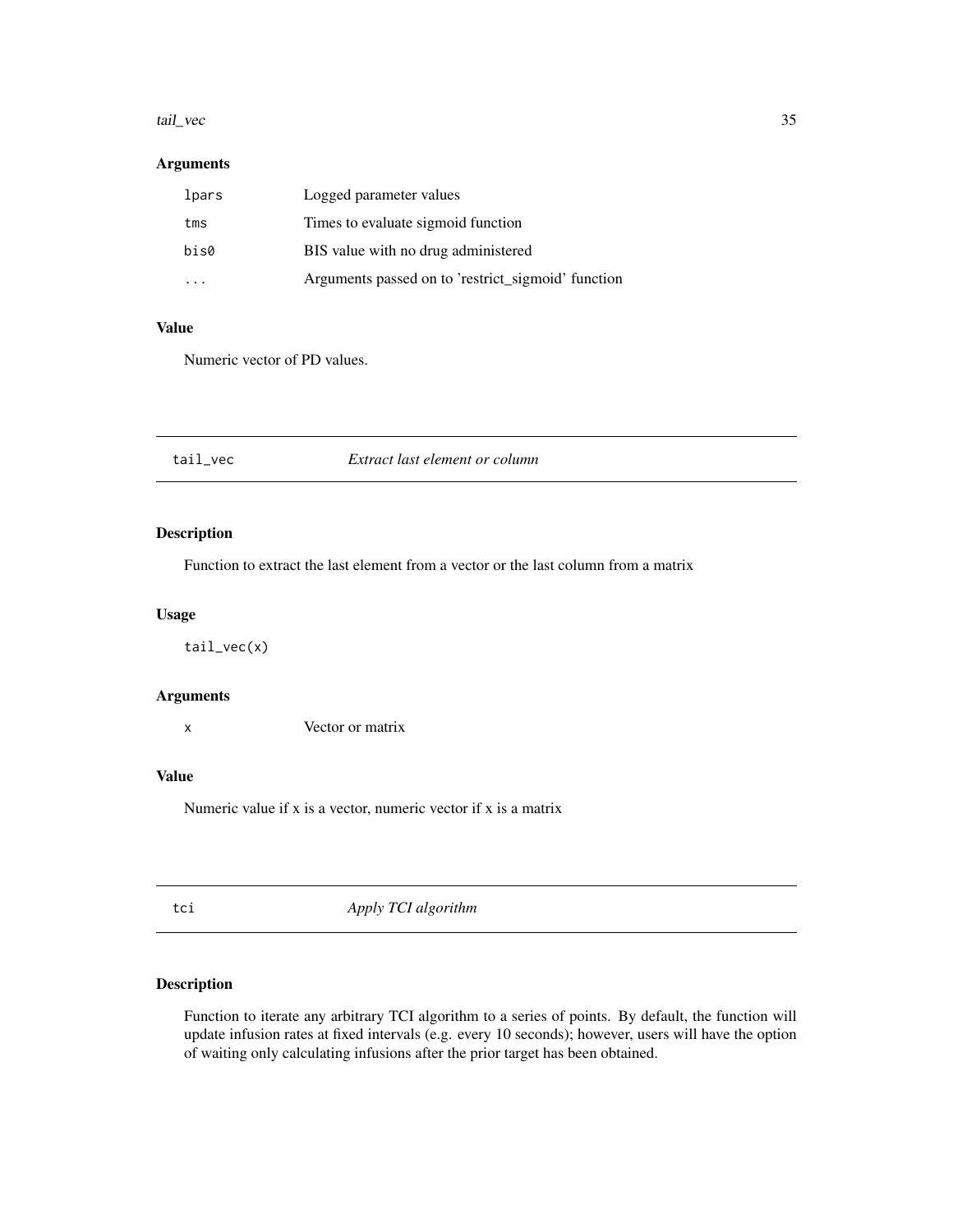# Usage

```
tci(
 Ct,
  tms,
 pkmod,
 pars,
  init = NULL,
  tci_alg = c("effect", "plasma"),
  tci_custom = NULL,
 dtm = 1/6,
  ...
)
```
# Arguments

| Ct         | Vector of target concentrations                                                                                                                                |
|------------|----------------------------------------------------------------------------------------------------------------------------------------------------------------|
| tms        | Times at which the TCI algorithm should try to achieve the target concentrations                                                                               |
| pkmod      | PK model                                                                                                                                                       |
| pars       | PK model parameters                                                                                                                                            |
| init       | Initial concentrations for PK model                                                                                                                            |
| tci_alg    | TCI algorithm. Options are provided for effect-site (default) or plasma targeting.<br>Alternate algorithms can be specified through the 'tci_custom' argument. |
| tci_custom | Custom TCI algorithm. Algorithm should have arguments specifying target con-<br>centration, PK model, and duration of infusion to reach the target.            |
| dtm        | Time difference between infusion rate updates.                                                                                                                 |
| $\cdots$   | Arguments passed on to TCI algorithm.                                                                                                                          |

# Details

The user passes the 'iterate\_tci' function a matrix of target concentrations and times at which the target is set. This is translated into a step function that defines the concentration target at all times.

## Value

Matrix of infusions with class "tciinf" calculated to reach Ct targets.

## Examples

tci(Ct = c(2,3,4), tms = c(1,2,3), pkmod = pkmod2cpt, pars = c(CL = 15, V1 = 10, Q2 = 10, V2 = 20))

 $36$  tci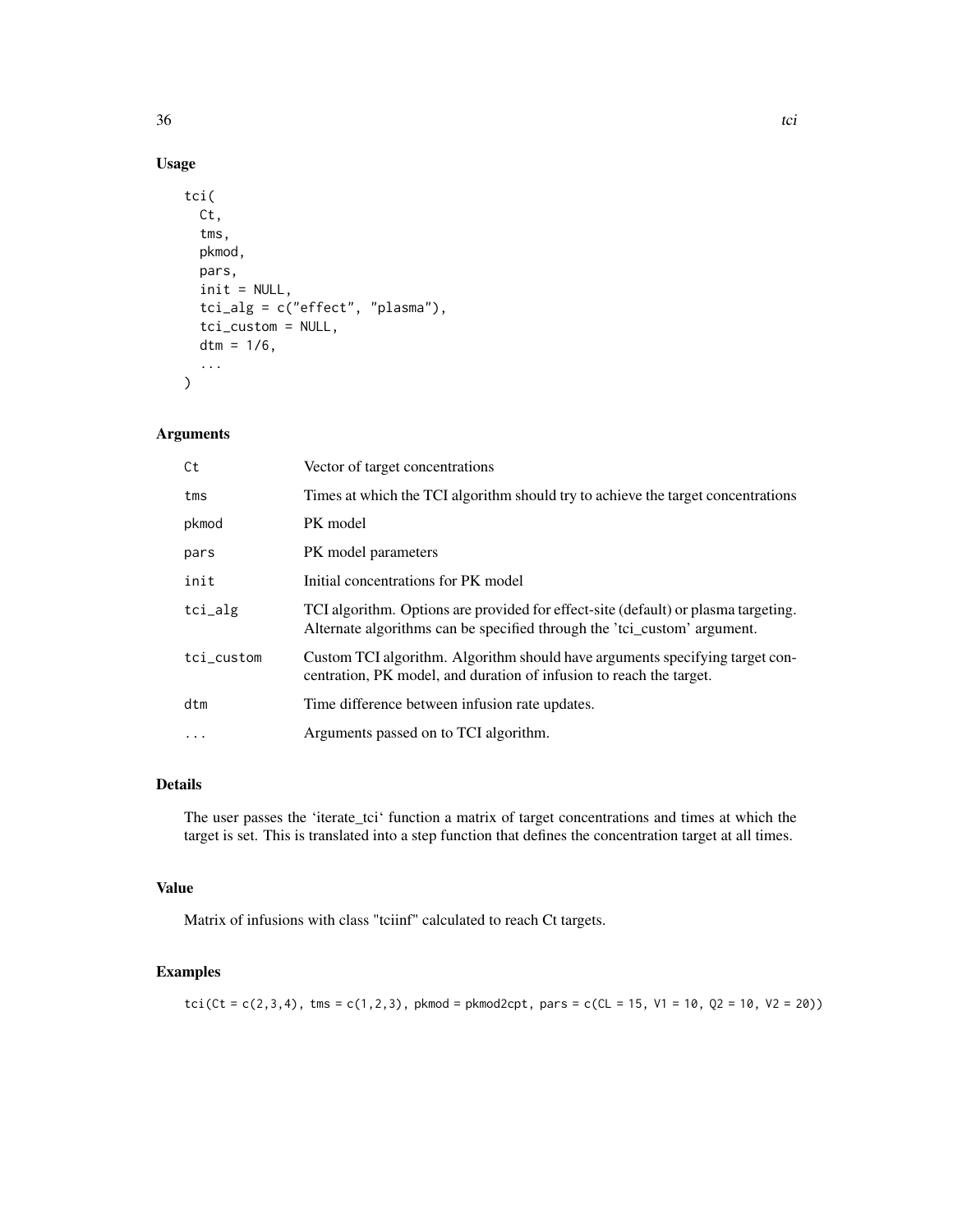<span id="page-36-0"></span>tci\_comb *Effect-site TCI algorithm with plasma targeting within small range of target*

# Description

Modified effect-site TCI algorithm that switches to plasma-targeting when the plasma concentration is within 20% of the target and the effect-site concentration is within 0.5% of the target. The modification decreases computation time and prevents oscillatory behavior in the effect-site concentrations.

## Usage

```
tci_comb(
  Ct,
  pkmod,
  \text{cptol} = 0.2,
  ctol = 0.05,cp\_cmpt = NULL,ce\_cmpt = NULL,...
)
```
#### Arguments

| Ct        | Numeric vector of target effect-site concentrations.                                            |
|-----------|-------------------------------------------------------------------------------------------------|
| pkmod     | PK model                                                                                        |
| cptol     | Percentage of plasma concentration required to be within to switch to plasma<br>targeting.      |
| cetol     | Percentage of effect-site concentration required to be within to switch to plasma<br>targeting. |
| $cp\_cmp$ | Position of central compartment. Defaults to first compartment.                                 |
| ce_cmpt   | Position of effect-site compartment. Defaults to last compartment.                              |
| $\cdots$  | Arguments passed on to 'tci_plasma' and 'tci_effect' functions.                                 |

# Value

Numeric value

# Examples

 $tci\_comb(Ct = 2, pkmod = pkmod2cpt, dtm = 1, pars = c(CL = 15, V1 = 10, Q2 = 10, V2 = 20))$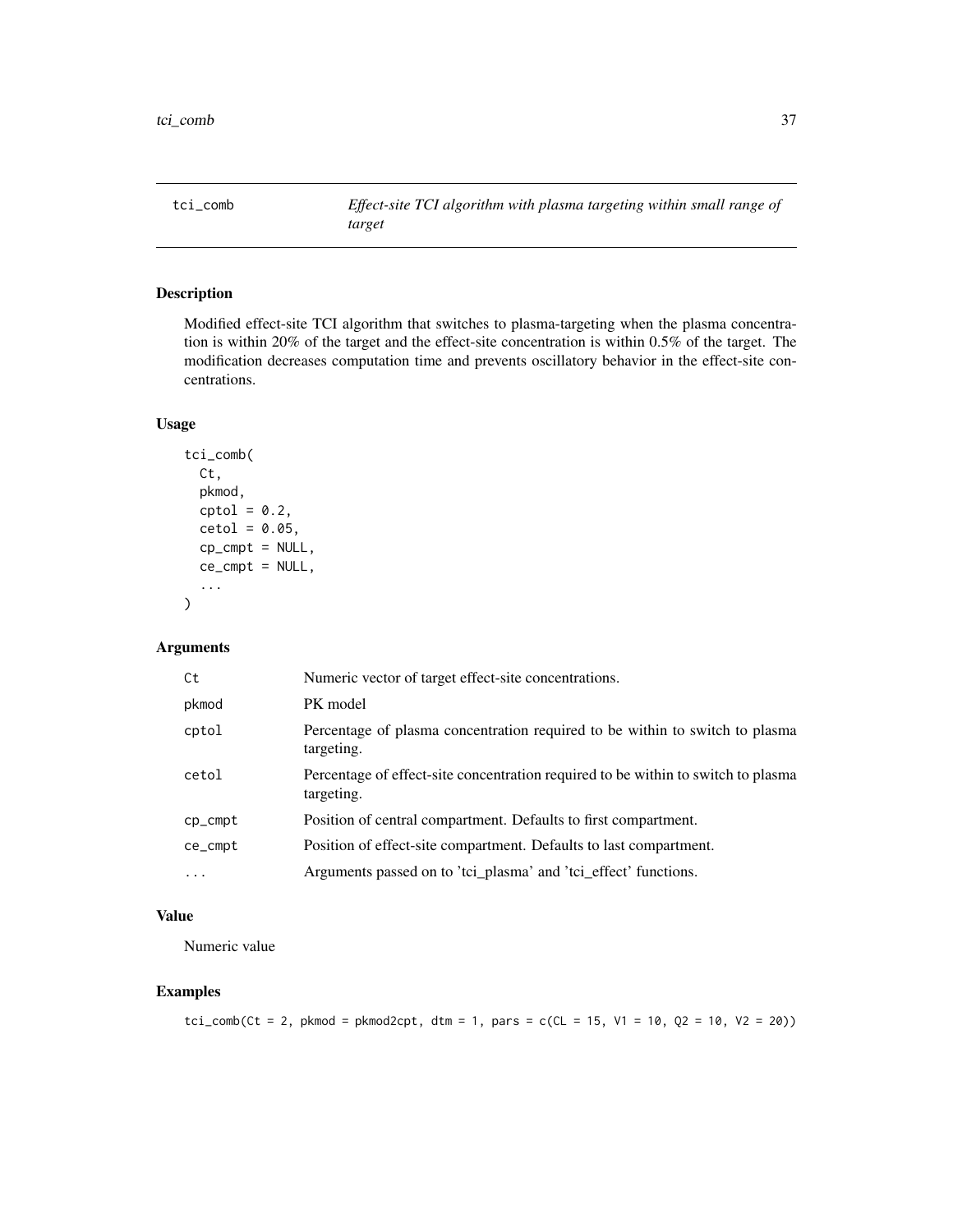<span id="page-37-0"></span>tci\_documentation *tci\_documentation*

# Description

Functions to implement target-controlled infusion algorithms

## Details

tci package documentation

TCI algorithms for 1- to 4- compartment PK models with IV administration.

tci\_effect *TCI algorithm for effect-site targeting*

### Description

Function for calculating a TCI infusion schedule corresponding to a set of target concentrations. This function makes use of formulas described by Shafer and Gregg (1992) in "Algorithms to rapidly achieve and maintain stable drug concentrations at the site of drug effect with a computercontrolled infusion pump"

# Usage

```
tci_effect(
  Cet,
  pkmod,
  dtm = 1/6,
  ecmpt = NULL,
  tmax_search = 10,
 maxrt = 1200,
  grid_len = 1200,
  ...
\mathcal{L}
```

| Cet         | Numeric vector of target effect-site concentrations.                                                                                                                                               |
|-------------|----------------------------------------------------------------------------------------------------------------------------------------------------------------------------------------------------|
| pkmod       | PK model                                                                                                                                                                                           |
| dtm         | Frequency of TCI updates. Default is $1/6$ minutes = 10 seconds.                                                                                                                                   |
| ecmpt       | Effect site compartment number                                                                                                                                                                     |
| tmax_search | Outer bound on times searched to find a maximum concentration following an<br>infusion of duration dtm. Defaults to 20 minutes. May need to be increased if a<br>drug has a slow elimination rate. |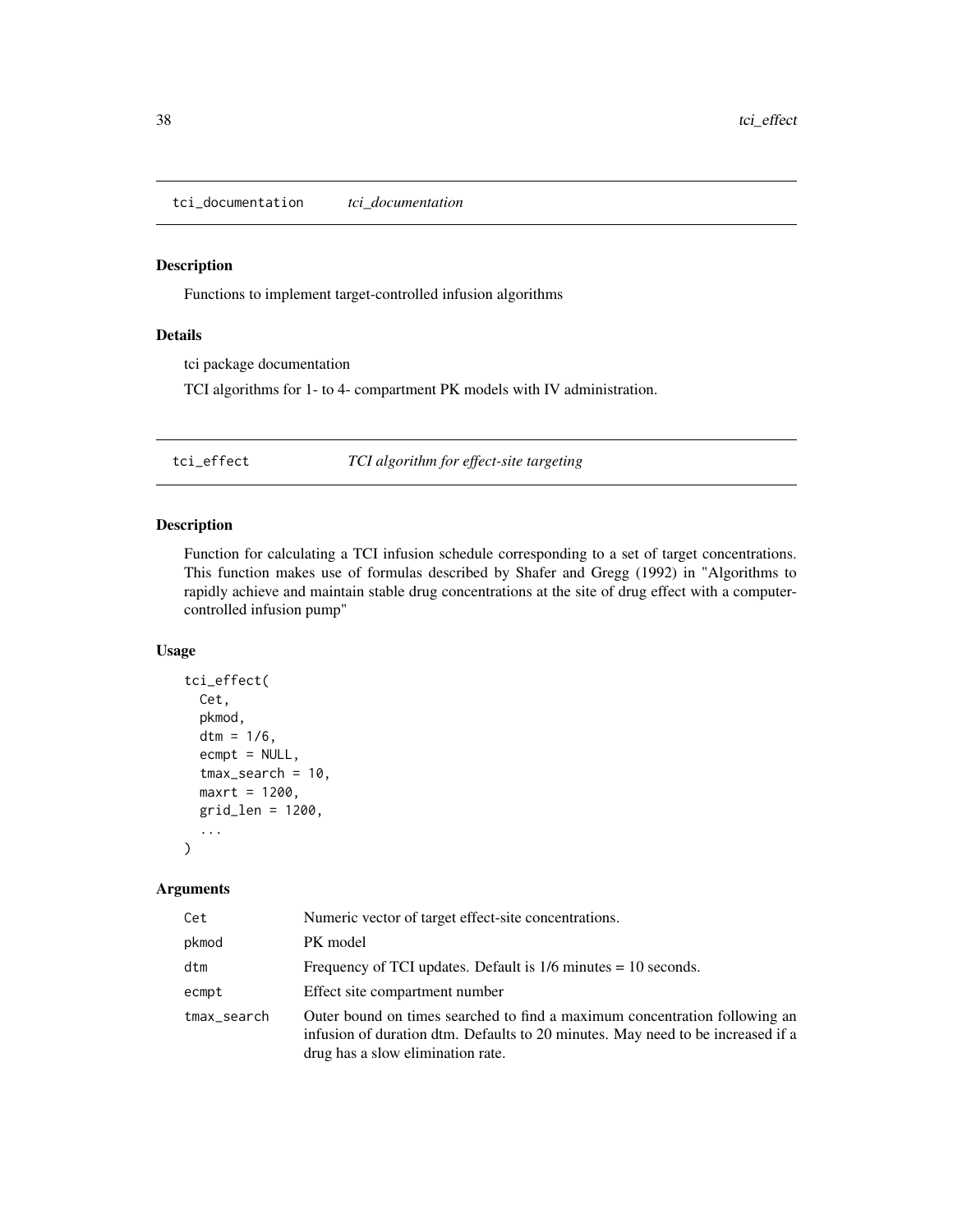#### <span id="page-38-0"></span>tci\_pd 39

| maxrt                   | Maximum infusion rate of TCI pump. Defaults to 1200.                                                          |
|-------------------------|---------------------------------------------------------------------------------------------------------------|
| grid_len                | Number of time points used to identify time of maximum concentration. Can be<br>increased for more precision. |
| $\cdot$ $\cdot$ $\cdot$ | Arguments used by pkmod.                                                                                      |

# Value

Numeric value

# Examples

```
tci_effect(Cet = 2, pkmod = pkmod2cpt, dtm = 1, pars = c(CL = 15, V1 = 10, Q2 = 10, V2 = 20))
```
tci\_pd *Function to extend TCI grid to a set of PD targets*

## Description

Function to extend TCI grid to a set of PD targets

# Usage

tci\_pd(pdresp, tms, pkmod, pdmod, pars\_pk, pars\_pd, pdinv, ecmpt = NULL, ...)

# Arguments

| PD targets to be passed on to the TCI algorithm.                                              |
|-----------------------------------------------------------------------------------------------|
| Times corresponding to each PD target                                                         |
| PK model function                                                                             |
| PD model function                                                                             |
| PK model parameters                                                                           |
| PD model parameters                                                                           |
| PD inverse function                                                                           |
| Number corresponding to effect-site compartment. Defaults to the last compart-<br>ment.       |
| Arguments to be passed on to 'tci'. These can include alternate TCI algorithms<br>if desired. |
|                                                                                               |

## Value

Matrix of infusions with class "tciinf" calculated to reach PD targets.

# Examples

```
\text{tci\_pd(pdresp = } c(80, 70, 70), \text{tms = } c(2, 4, 6), \text{pkmod = } pkmod2cpt, pdmod = emax,
pars\_pk = c(CL = 15, V1 = 10, Q2 = 10, V2 = 20),pars\_pd = c(c50 = 1.5, gamma = 1.47, e0 = 100, emx = 100),pdinv = inv_emax)
```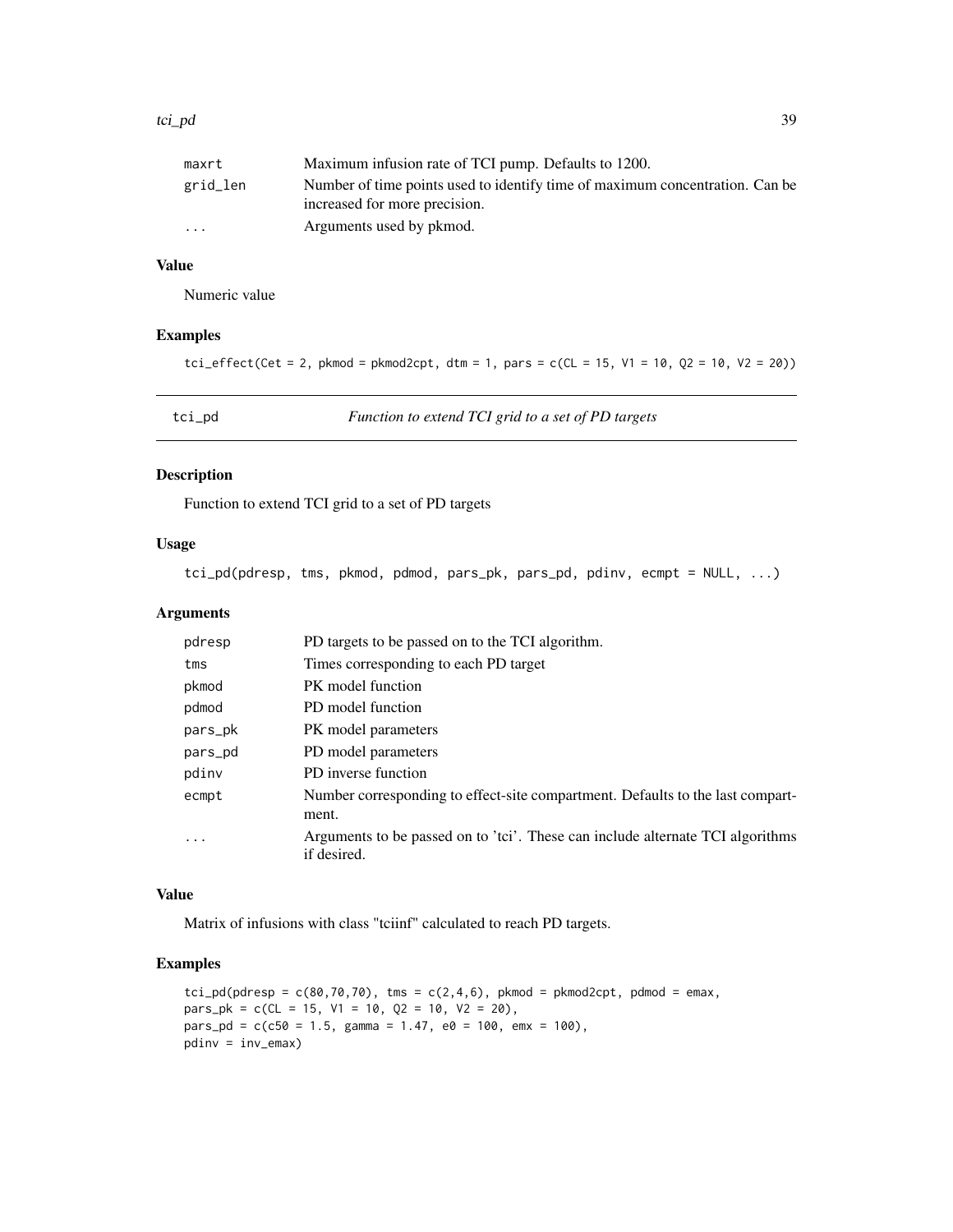<span id="page-39-0"></span>

TCI algorithm based on the algorithm described by Jacobs (1990).

# Usage

tci\_plasma(Cpt, pkmod, dtm, maxrt = 1200, cmpt = 1, ...)

# Arguments

| Cpt            | Target plasma concentration                                                                                                                                               |
|----------------|---------------------------------------------------------------------------------------------------------------------------------------------------------------------------|
| pkmod          | PK model                                                                                                                                                                  |
| dtm            | Duration of the infusion                                                                                                                                                  |
| maxrt          | Maximum infusion rate. Defaults to 200 ml/min in reference to the maximum<br>infusion rate of 1200 ml/h permitted by existing TCI pumps (e.g. Anestfusor<br>TCI program). |
| $\mathsf{cmp}$ | Compartment into which infusions are administered. Defaults to the first com-<br>partment.                                                                                |
| $\cdots$       | Arguments passed on to pkmod.                                                                                                                                             |

# Value

Numeric value

# Examples

tci\_plasma(Cpt = 2, pkmod = pkmod1cpt, dtm = 1, pars =  $c(k10 = 0.5, v1 = 1)$ )